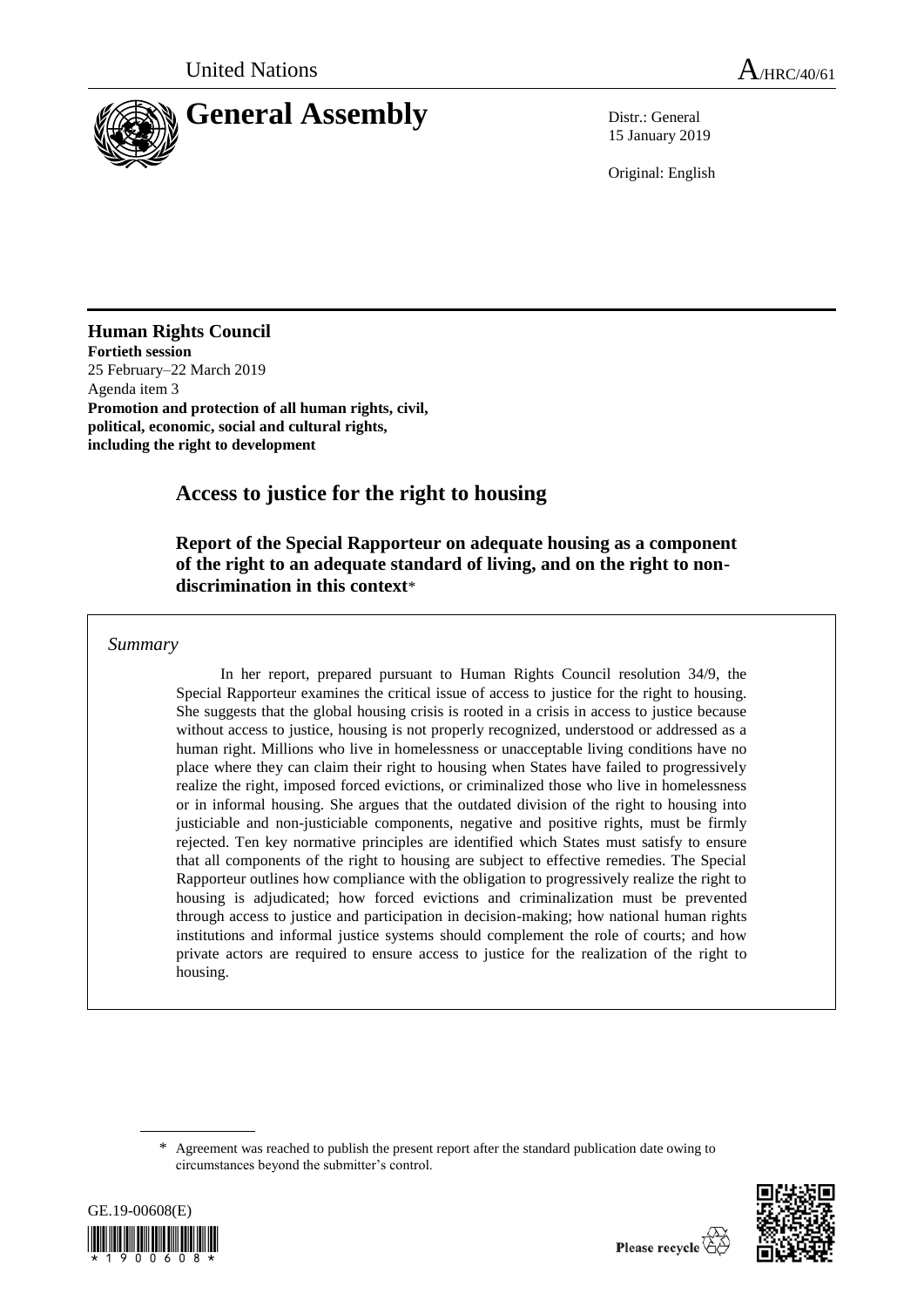### **A/HRC/40/61**

# Contents

|       |                                                                                            | Page           |
|-------|--------------------------------------------------------------------------------------------|----------------|
| I.    |                                                                                            | 3              |
| П.    |                                                                                            | $\overline{4}$ |
|       | А.                                                                                         | $\overline{4}$ |
|       | <b>B.</b>                                                                                  | 5              |
| Ш.    |                                                                                            | $\tau$         |
|       | А.                                                                                         | 7              |
|       | Β.                                                                                         | 9              |
| IV.   |                                                                                            | 10             |
|       | А.                                                                                         | 10             |
|       | Reconceiving justice in the context of evictions, displacement and relocation<br><b>B.</b> | 11             |
| V.    | Access to justice to end criminalization and discrimination based on housing status        | 12             |
| VI.   |                                                                                            | 13             |
| VII.  |                                                                                            | 15             |
|       | А.                                                                                         | 15             |
|       | <b>B.</b>                                                                                  | 16             |
|       | C.                                                                                         | 18             |
| VIII. |                                                                                            | 18             |
|       |                                                                                            |                |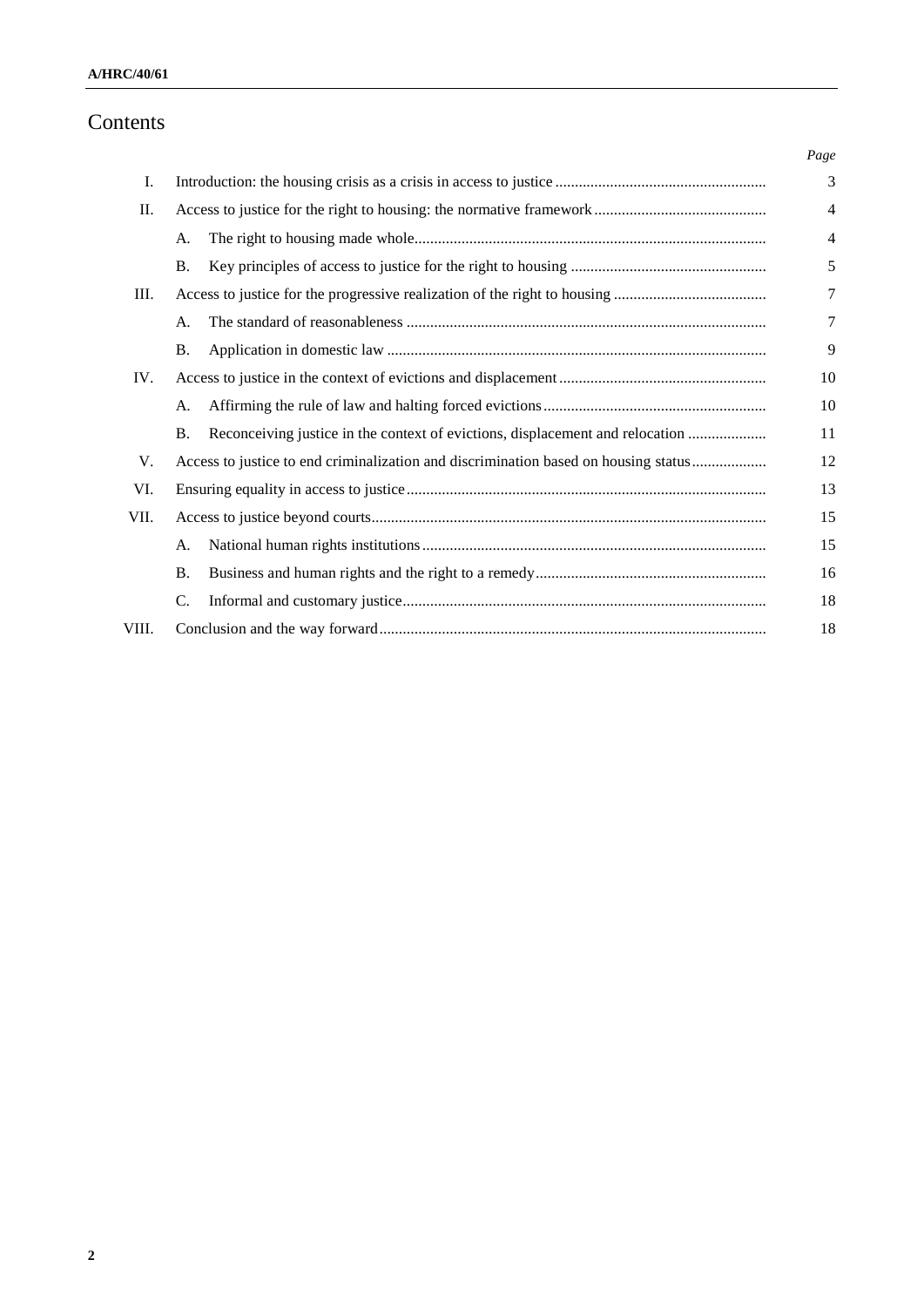# **I. Introduction: the housing crisis as a crisis in access to justice**

1. An estimated 1.8 billion people lack adequate housing. Twenty-five per cent of the world's urban population live in informal settlements. Homelessness and forced evictions are on the rise in virtually every country. In the United States of America, over 2 million households are evicted from their homes every year  $-4$  per minute.<sup>1</sup> These numbers reflect the global crisis in access to adequate housing, but they also reveal a global crisis in access to justice for the right to housing. When the capacity exists to eliminate widespread homelessness and inadequate housing, the only explanation for their persistence at current levels is that States and other actors have failed to recognize housing as a human right. The denial of access to justice is the embodiment of that failure. The right to access to justice is "fundamental to the very notion of human rights".<sup>2</sup> To be a rights holder, and for housing to be treated as a fundamental human right, one must be able to claim rights, to give voice and context to the deprivation of dignity and rights experienced.

2. Violations of the right to housing are as much failures in the administration of justice as they are failures of housing programmes. If those living in inadequate housing and in homelessness have no access to justice, they are deprived of agency to bring violations to light, to address root causes or ensure appropriate responses. They are unable to challenge the policy choices and decisions that created the conditions in which they live.

3. Housing is the aspect of peoples' lives that is most likely to engage the need for access to justice. Yet access to justice for the right to housing is commonly ignored. In a survey of 45 countries by the World Justice Project, the most common issues identified by respondents in which access to justice was needed were overwhelmingly related to housing.<sup>3</sup> When the same project assesses States' performance in providing access to justice for fundamental human rights, however, the right to housing is not among the human rights considered.<sup>4</sup> In the 2030 Agenda for Sustainable Development, the targets and indicators for access to justice under Goal 16 do not consider any aspect of access to justice for the right to housing. The Guiding Principles on Business and Human Rights have been applied to the responsibilities of businesses to ensure access to effective remedies, but residential housing – the world's largest business – has been almost entirely ignored.

4. Ensuring access to justice for the right to housing must therefore challenge dominant notions of what access to justice entails. The inquiry must begin by asking what kind of justice is needed for the right to housing to be vindicated. The procedural and practical barriers facing potential rights claimants seeking access to courts and tribunals must be addressed, and so too must substantive barriers stemming from inadequate protection of the right to housing afforded by existing laws and by the prevailing interpretation and application of those laws within courts. Courts and tribunals are more often experienced by those who are living in informal settlements or homelessness as places where evictions are ordered or criminalizing sanctions imposed, rather than as venues where the right to housing can be claimed.

5. There have, however, been historic advances in access to justice for the right to housing in recent years that provide the foundations for a new and transformative approach. At the international level, the right to housing has been the subject of precedent-setting adjudication by the Committee on Economic, Social and Cultural Rights. At the national level, the right to housing has been at the centre of emerging socioeconomic rights jurisprudence. And at the local level, advocacy for meaningful accountability for the right

<sup>&</sup>lt;sup>1</sup> Se[e https://evictionlab.org/national-estimates/.](https://evictionlab.org/national-estimates/) These estimates represent only rental evictions ordered by courts and mortgage foreclosures.

<sup>2</sup> [A/HRC/25/31,](https://www.ohchr.org/EN/HRBodies/HRC/RegularSessions/Session25/Documents/A-HRC-25-31_en.doc) para. 2; see also [A/63/275](https://undocs.org/A/63/275) paras. 48–67.

<sup>3</sup> World Justice Project, *Global Insights on Access to Justice: Findings from the World Justice Project General Population Poll in 45 Countries* (Washington, D.C., 2018). The dominance of housing issues is clear if issues of housing title and access to water and sanitation are combined in the responses.

<sup>4</sup> See https://worldjusticeproject.org/our-work/wjp-rule-law-index/wjp-rule-law-index-2017%E2%80%932018/factors-rule-law/fundamental-rights-factor.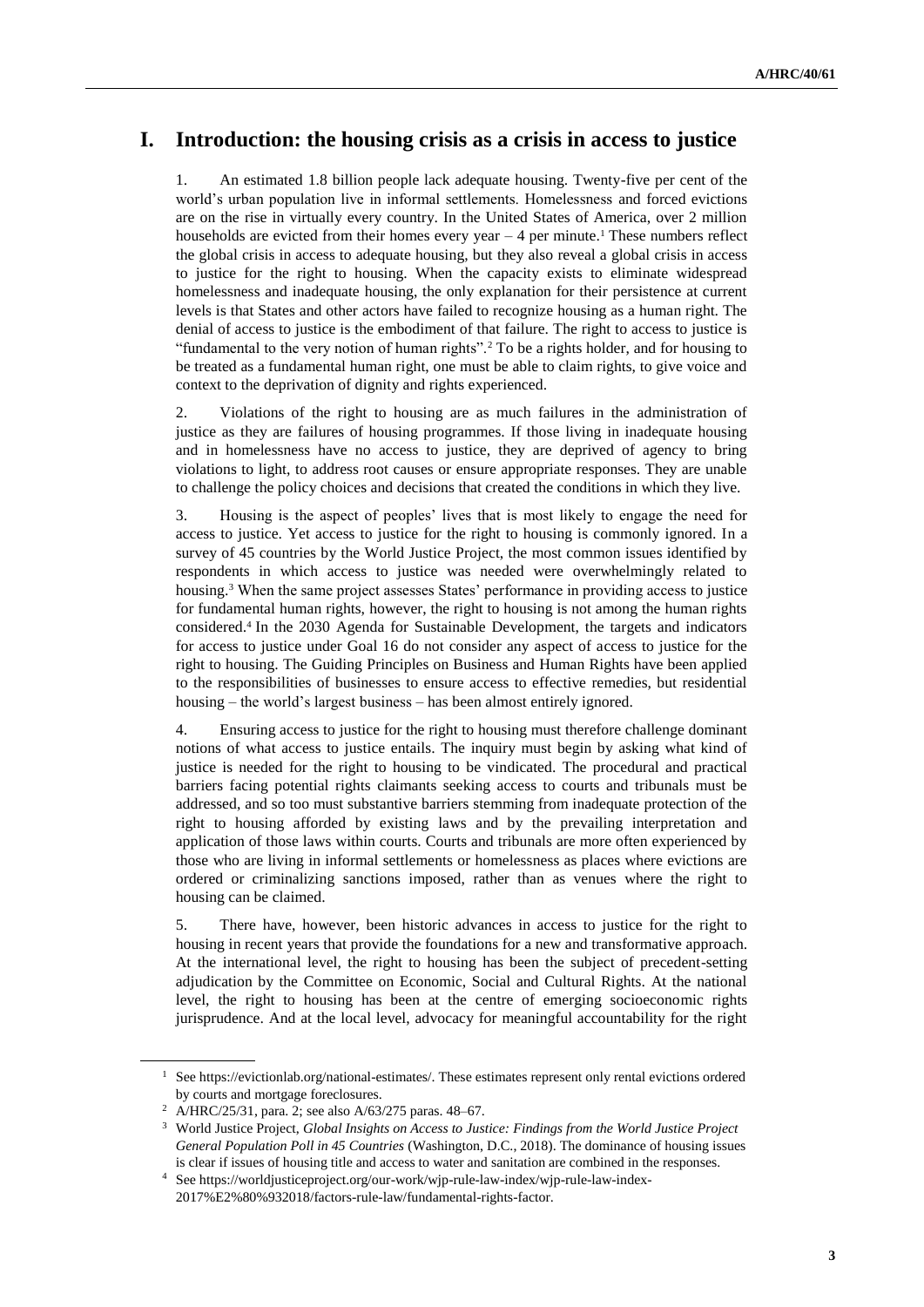to housing has become a central focus of social movements and city declarations of human rights.<sup>5</sup>

6. The Special Rapporteur has found that in all countries, the right to housing is understood by rights holders essentially as it is defined under international human rights law: "the right to live somewhere in security, peace and dignity".<sup>6</sup> The question that follows, and is invariably put to the Special Rapporteur, is: "Where do we go to claim our right to housing?" The first and most important step to realizing the right to housing is for States to answer that question, to ensure that the right to housing is afforded fair hearings and effective remedies, "by all appropriate means", through courts, tribunals, rights-based strategies, human rights institutions, and community-based and informal justice systems.<sup>7</sup>

## **II. Access to justice for the right to housing: the normative framework**

### **A. The right to housing made whole**

7. Article 8 of the Universal Declaration of Human Rights affirms that everyone has the right to an effective remedy by the competent national tribunals for acts violating the fundamental rights granted to him [or her] by the constitution or by law. This applies to all rights in the Universal Declaration without distinction, including the right to housing under article 25.

8. The division of the rights in the Universal Declaration of Human Rights into two separate covenants and the provision of an optional complaints procedure only for civil and political rights when the two covenants were first adopted led to debates and confusion regarding the obligation to ensure access to justice and effective remedies for economic, social and cultural rights. This differential treatment of the two categories of rights translated into restrictions on access to justice for the right to housing. Usually, only those components of the right to housing that conform with a civil and political rights model of protection from State interference, such as freedom from cruel and inhuman treatment or from interference with privacy and home, were provided with access to justice.

9. As the Secretary-General noted in a 2013 report, the initial confusion regarding access to justice for economic, social and cultural rights has "since been largely overcome". In the last two decades, "the United Nations human rights system has consistently recognized the right to an effective remedy for violations of economic, social and cultural rights". <sup>8</sup> These advances, with significant support from civil society, culminated in the adoption by the General Assembly, by resolution 63/117, of the Optional Protocol to the International Covenant on Economic, Social and Cultural Rights, heralded as "human rights made whole" by the United Nations High Commissioner for Human Rights and putting an end to the differential treatment of the two categories of rights.<sup>9</sup>

10. These historic advances at the international level grew out of national- and regionallevel struggles for the right to housing, led by human rights defenders. Behind the famous case names are women such as Olga Tellis in India, Irene Grootboom in South Africa and Felisa Alicia Saavedra in Argentina and street children such as Villagran Milagra in

<sup>5</sup> See information on the new global movement The Shift, available at [www.unhousingrapp.org/the](file:///C:/Users/Valued%20Customer/Documents/Bonnie%20Wordsmith/Documents%202019/January/www.unhousingrapp.org/the-shift)[shift.](file:///C:/Users/Valued%20Customer/Documents/Bonnie%20Wordsmith/Documents%202019/January/www.unhousingrapp.org/the-shift)

<sup>6</sup> Committee on Economic, Social and Cultural Rights, general comment No. 4 (1991) on the right to adequate housing, para. 7.

<sup>7</sup> The Special Rapporteur thanks States, national human rights institutes and civil society organizations for their submissions for the present report. They are available at [www.ohchr.org/EN/Issues/Housing/](http://www.ohchr.org/EN/Issues/Housing/Pages/AccessToJustice.aspx) [Pages/AccessToJustice.aspx.](http://www.ohchr.org/EN/Issues/Housing/Pages/AccessToJustice.aspx) The Special Rapporteur also thanks Bruce Porter for his assistance in preparing the report.

<sup>8</sup> [A/HRC/25/31,](https://www.ohchr.org/en/hrbodies/hrc/regularsessions/session25/pages/listreports.aspx) para. 2.

<sup>9</sup> Louise Arbour, "Human rights made whole", Project Syndicate, 26 June 2008.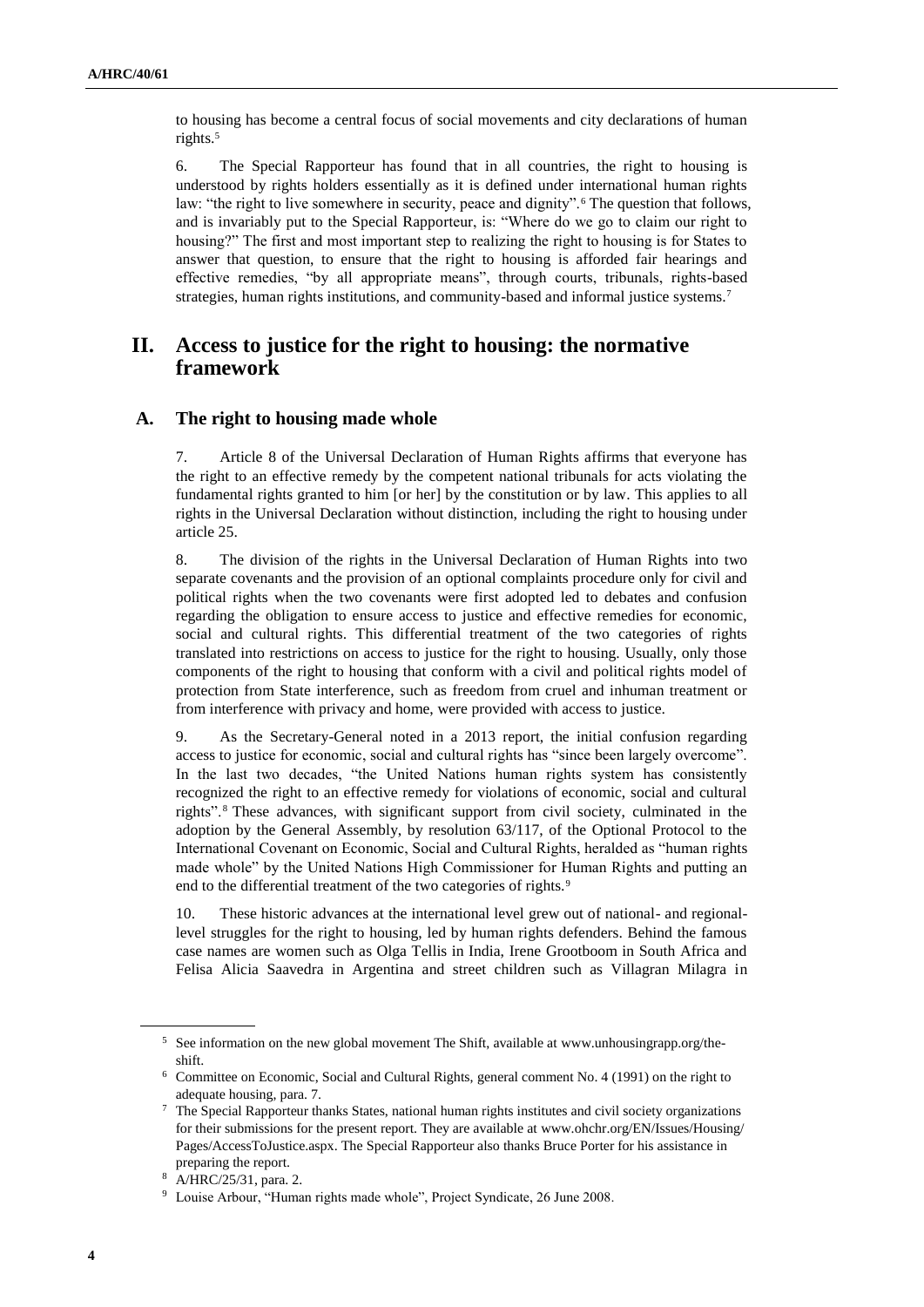Guatemala, whose experiences brought to light the inherent connection between the right to housing and central human rights values linked to the right to a dignified life.<sup>10</sup>

11. A growing number of States included the right to housing as a justiciable right in their constitutions, and in jurisdictions that did not recognize the right to housing explicitly courts began to provide effective remedies for the right to housing by recognizing its indivisibility with the right to life.<sup>11</sup> Ensuring access to justice for the right to housing is less a question of the specific constitutional protections in place and more a question of whether courts and Governments are willing to recognize that the right to housing is central to the core human rights values that courts must safeguard and to which Governments must be held accountable.

#### **B. Key principles of access to justice for the right to housing**

12. The central question, "Where do I go to claim my right to housing?", must be answered in the context of a State's particular legal order. States are permitted to determine how best, but not whether, to ensure access to justice for various components of the right to housing. International human rights law imposes a number of overarching obligations on Governments and courts with respect to access to justice for the right to housing, based on the following 10 key principles.

#### **Principle 1 – Access to justice must be ensured by all appropriate means and address the needs of diverse groups.**

13. States must ensure access to justice for the right to housing by all appropriate means, including legislation, to the maximum of available resources, and without discrimination.<sup>12</sup> Access to justice for the right to housing must be conceived inclusively, addressing the diverse circumstances of different groups. It relies on a wide range of approaches, venues and institutions, including rights-based housing strategies, courts, landlord-tenant tribunals, human rights institutions and informal and customary justice systems.

#### **Principle 2 – States must implement the right to housing within the domestic legal system so as to provide at least the same level of protection as is afforded under international human rights law.**

14. Access to justice must be ensured for all components and dimensions of the right to housing that are guaranteed under international human rights law, ensuring accountability for the State's obligations to respect, protect and fulfil the right to housing. Access to justice must be provided not only for a right to physical shelter, but to a safe and secure home in which to live in security, peace and dignity. Effective remedies must be available to ensure legal security of tenure, affordability, habitability, availability of services, accessibility, location and cultural adequacy. 13

#### **Principle 3 – Individuals and groups, households and communities must have standing to advance claims and to participate throughout legal processes and the implementation of remedies.**

15. Violations of the right to housing may affect both individuals and groups. Entire communities are often affected by development plans or evictions. Access to justice must therefore extend to both individuals and groups. Support should be available for them to participate in all stages of rights claims and in the implementation of remedies. Groups with

<sup>10</sup> Supreme Court of India, *Olga Tellis and Others v. Bombay Municipal Council*, Judgment of 10 July 1985; Constitutional Court of South Africa, *Government of the Republic of South Africa and Others v. Grootboom and Others*, Judgment of 4 October 2000; and Supreme Court of the City of Buenos Aires, *Comisión Municipal de la Vivienda v. Saavedra, Felisa Alicia y otros*, Judgment of 7 October 2002.

<sup>11</sup> Se[e A/71/310.](https://undocs.org/A/71/310)

<sup>12</sup> Committee on Economic, Social and Cultural Rights, *Ben Djazia and Bellili v. Spain* [\(E/C.12/61/D/5/2015\)](http://docstore.ohchr.org/SelfServices/FilesHandler.ashx?enc=4slQ6QSmlBEDzFEovLCuWwFxY1mqLbp5EEjeL2wr8QZ5yGdFWeZK8t%2bOYmr%2fpqooooDrULo4nTNRoacaMIyCwIJ5b42pr%2bp4ydCoq7PvHoleEQFDl2xtlG4DSPIRniD6) para. 13.4.

<sup>13</sup> General comment No. 4, para. 8.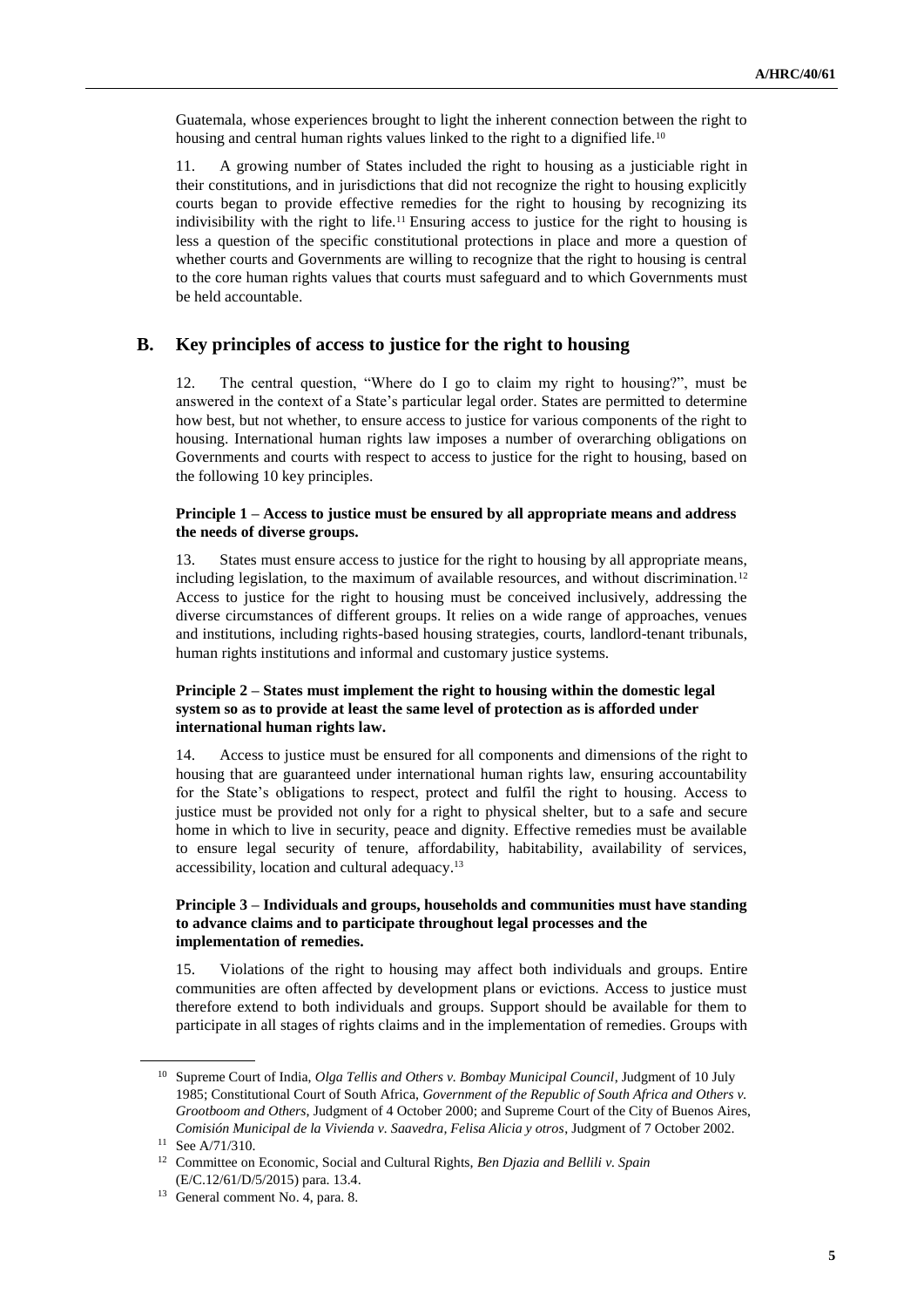interest and expertise in systemic issues being addressed should be provided with amicus or public interest standing in hearings and be permitted to participate in the implementation of remedies.

#### **Principle 4 – Denying access to justice cannot be justified on the basis that the right to housing is not considered justiciable within the State's domestic legal order.**

16. Denying access to justice for the right to housing places the State in non-compliance with its obligations to ensure effective remedies for all fundamental human rights. This cannot be justified on the basis that the right to housing or any of its components is not considered justiciable within the domestic legal order, as this would be contrary to article 27 of the Vienna Convention on the Law of Treaties.<sup>14</sup> Domestic courts must therefore reject any submissions that a claim to the right to housing should not be heard by courts if no alternative independent body is available to hear the claim. Governments should desist from making these arguments before courts or international human rights bodies.

#### **Principle 5 – Access to justice must apply to both negative and positive State obligations, including obligations to progressively realize the right to housing.**

17. There must be access to justice for positive rights claims engaging resource allocation, such as for rental assistance or "housing first" programmes, as well as negative rights claims challenging State action resulting in deprivation of the right to housing, such as forced eviction or home demolition. Any distinction between the two categories of rights with respect to access to justice "is incompatible with the principle that the two sets of human rights are indivisible and interdependent". Moreover, it would "drastically curtail the capacity of the courts to protect the rights of the most vulnerable and disadvantaged groups in society".<sup>15</sup>

#### **Principle 6 – States may delegate components of access to justice for the right to housing to administrative bodies, but judicial remedies must be available when needed.**

18. The right to an effective remedy does not always require a judicial remedy. Administrative and other forms of remedies that ensure compliance with the right to housing may be adequate as long as they are "accessible, affordable, timely and effective".<sup>16</sup> Many States rely on administrative tribunals for remedies for protections of tenants' rights, health and safety or land title. Alternative forms of remedy, however, should generally be reinforced and complemented by judicial remedies. Whenever the right to housing "cannot be made fully effective without some role for the judiciary, judicial remedies are necessary".<sup>17</sup>

#### **Principle 7 – Courts must interpret and apply domestic law in accordance with the State's obligations to respect, protect and fulfil the right to housing.**

19. The role played by courts and administrative decision makers is one of the most important factors determining State compliance with the right to housing. Courts are not simply neutral arbiters of rights claims; they are also the guardians of rights.<sup>18</sup> Jointly with other branches of Government, they are bound by the State's obligations to respect, protect and fulfil the right to housing. <sup>19</sup> The judiciary must, therefore, exercise its authority to interpret and apply domestic law in a manner that promotes the realization of the right to housing and ensures effective remedies for this right. <sup>20</sup> "Neglect by the courts of this

<sup>&</sup>lt;sup>14</sup> "A party may not invoke the provisions of its internal law as justification for its failure to perform a treaty."

<sup>&</sup>lt;sup>15</sup> [Committee](http://docstore.ohchr.org/SelfServices/FilesHandler.ashx?enc=4slQ6QSmlBEDzFEovLCuW%2bKyH%2bnXprasyMzd2e8mx4dQ97P%2faGGKfJFH9rwpw6cTUUR6IujQzSsxPX9s0ajOJFYmVxnpfiq3I%2f837skyPwv5hu29PWunpMbGNzdx8Q2m) on Economic, Social and Cultural Rights, general comment No. 9 (1998) on the domestic application of the Covenant, para. 10.

<sup>16</sup> Ibid., para. 9.

<sup>17</sup> Ibid.

<sup>18</sup> See Human Rights Council resolutions 29/6 and 31/2.

<sup>&</sup>lt;sup>19</sup> Human Rights Committee, general comment No. 31 (2004) on the nature of the general legal obligation imposed on States parties to the Covenant, para. 4.

<sup>20</sup> [General](http://docstore.ohchr.org/SelfServices/FilesHandler.ashx?enc=4slQ6QSmlBEDzFEovLCuW%2bKyH%2bnXprasyMzd2e8mx4dQ97P%2faGGKfJFH9rwpw6cTUUR6IujQzSsxPX9s0ajOJFYmVxnpfiq3I%2f837skyPwv5hu29PWunpMbGNzdx8Q2m) comment No. 9, para. 15.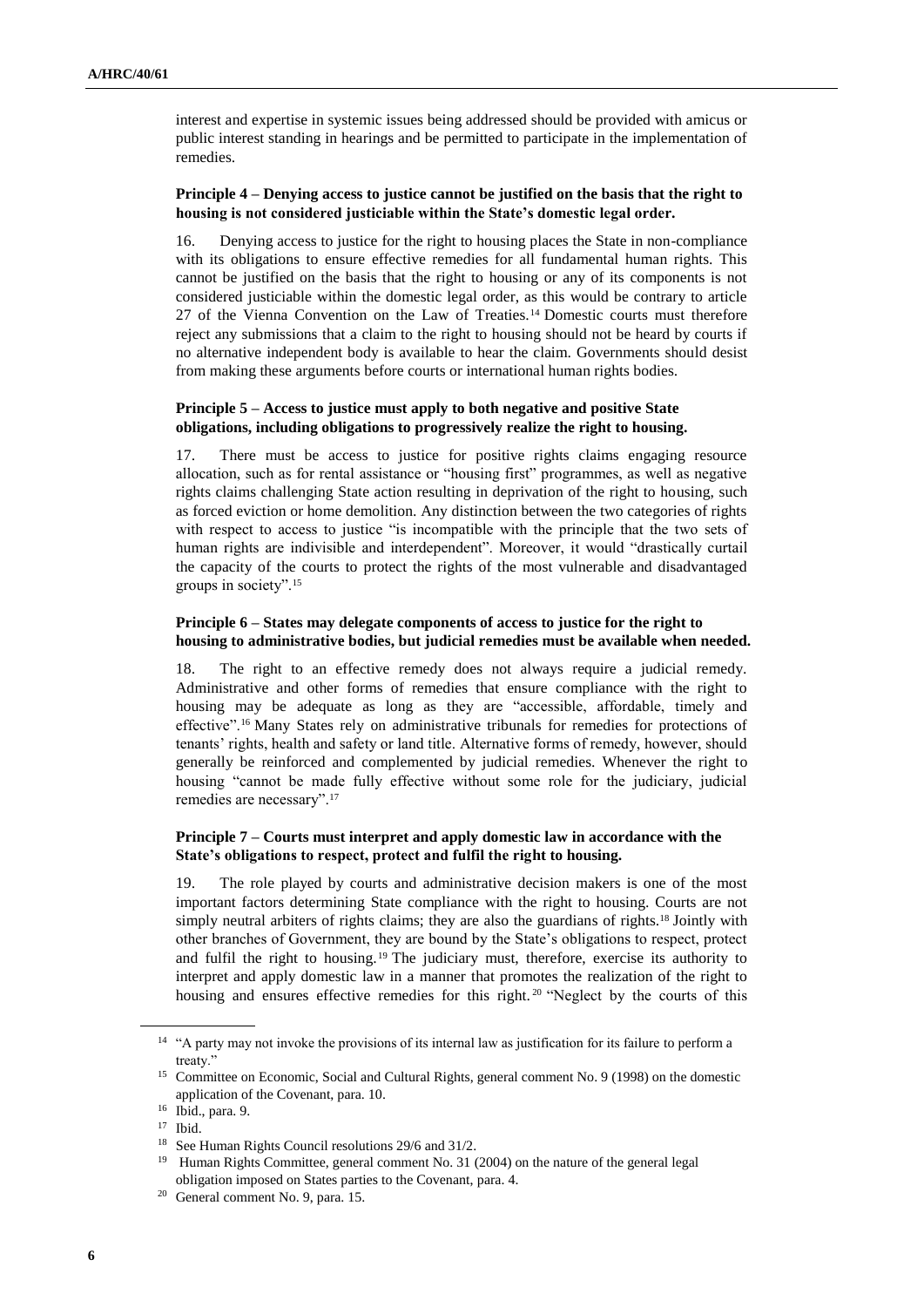responsibility is incompatible with the principle of the rule of law, which must always be taken to include respect for international human rights obligations."<sup>21</sup> When courts approve evictions without ensuring alternative accommodation or fail to provide remedies for violations of the right to life caused by homelessness, they violate international human rights and the rule of law and, in so doing, place the State in non-compliance with its international human rights obligations.

#### **Principle 8 – States must promote decision-making that is consistent with the right to housing.**

20. Governments and courts must ensure that all exercises of statutory authority, administrative decisions and policies accord with a State's obligations to ensure the right to housing. In litigation, Governments should promote and adopt interpretations of domestic law that are consistent with the obligation to ensure effective remedies, including when defending against alleged violations.<sup>22</sup> Decision makers with discretionary authority should exercise that authority consistently with the right to housing, for example by dismissing an eviction application which may result in homelessness or an application for zoning approval for a development which fails to further the realization of the right to housing.

#### **Principle 9 – Remedies must address both individual and systemic violations.**

21. Individual remedies should include, where appropriate, compensation and reparation for any violation of the right to housing, including the right to return to a home after an illegal eviction. Remedies must also address the structural causes and policies that gave rise to the violation and ensure non-repetition. Where appropriate, Governments should be required to adopt or amend legislation, allocate necessary resources or regulate private actors in the housing market to address structural causes of violations of the right to housing.

#### **Principle 10 – Remedies must be implemented by Governments and enforced by courts with participation by rights holders.**

22. Remedies ordered by courts with respect to the right to housing, whether to prevent threatened evictions or to implement effective housing strategies to address systemic violations, are too often ignored by Governments. It is fundamental to the rule of law that Governments respect the decisions of courts and human rights bodies by implementing required remedies. Where Governments or others require time to implement structural remedies, such as developing programmes to address the housing needs of particular groups, remedies should provide for independent supervision by the court or another authority, enforceable timelines, monitoring and reporting, and provision for participation and consultation with those affected.

## **III. Access to justice for the progressive realization of the right to housing**

#### **A. The standard of reasonableness**

23. The majority of violations of the right to housing derive from the failure of States to progressively realize the right to housing by adopting appropriate measures to address the unacceptable circumstances in which people are living. Whether it is a failure to implement participatory upgrading plans in informal settlements or to implement plans to reduce and eliminate homelessness within a reasonable time, States' failures to take positive measures to ensure the realization of the right to housing must be addressed as human rights violations affecting individuals and communities. Those affected must have access to justice to hold States accountable to the obligations described in article 2 (1) of the

<sup>21</sup> Ibid., para. 14.

<sup>22</sup> [E/C.12/CAN/CO/4-](http://docstore.ohchr.org/SelfServices/FilesHandler.ashx?enc=4slQ6QSmlBEDzFEovLCuW4yzVsFh%2fjl1u%2ft0KVExfQRwZ%2b5HxpgPO9PuQF9gLotdIx%2fuZ8xzbxEKEVWyISwWzDBnGrNKEGMILf1S7oFrhRBH7r6xN%2bKse4Vl5KjWvPSn)E/C.12/CAN/CO/5, paras. 11 (b) and 36.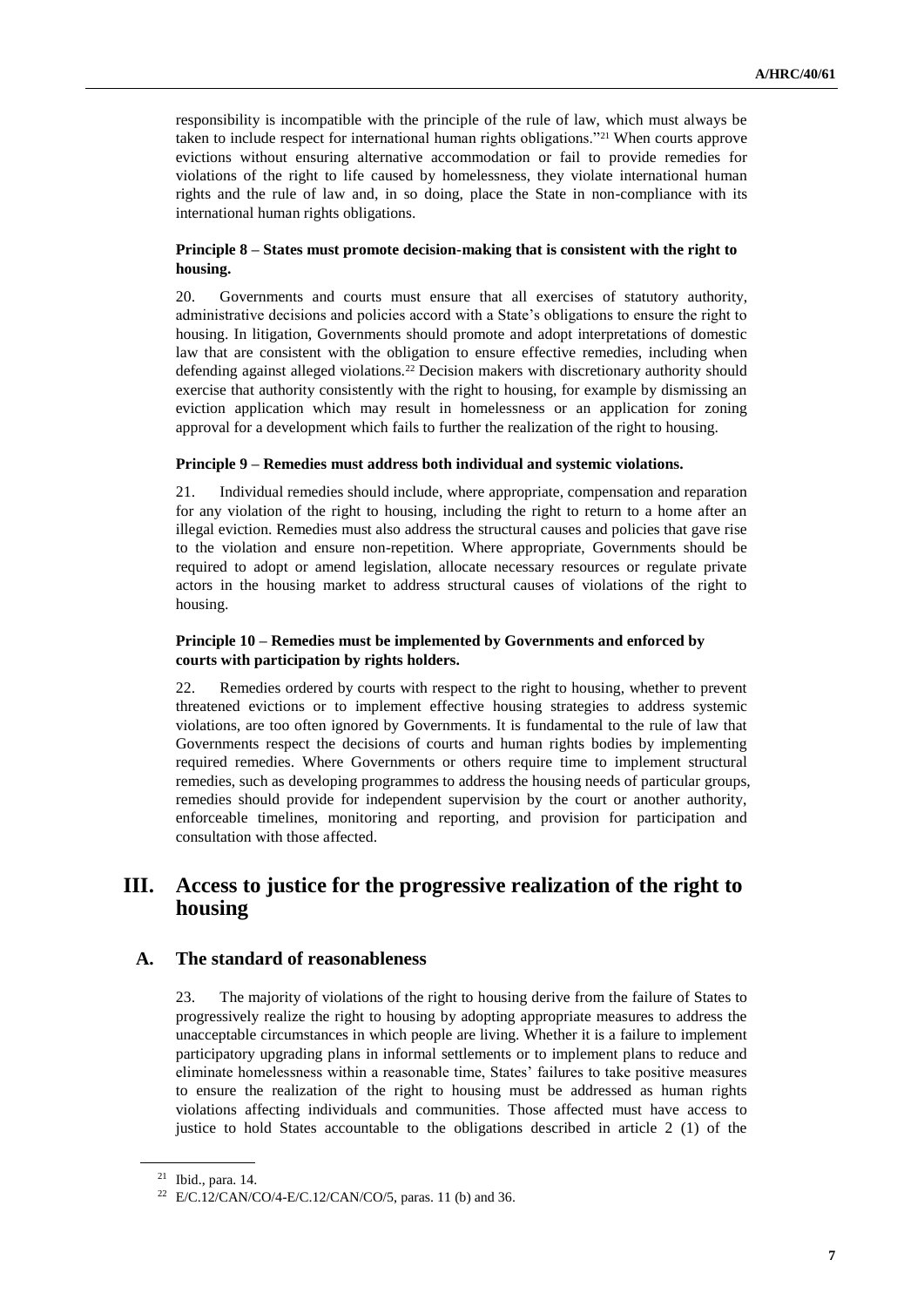International Covenant on Economic, Social and Cultural Rights: to take steps "to the maximum of its available resources, with a view to achieving progressively the full realization of the [right to housing] by all appropriate means, including particularly the adoption of legislative measures".

24. The adoption of the Optional Protocol resolved two critical issues that were debated during the drafting process. The adopted text established that claims submitted by individuals who have been affected by States' failures to progressively realize Covenant rights are justiciable.<sup>23</sup> And it also established that while there may be a range of policies or approaches through which States may comply with article 2 (1), the means chosen must comply with a standard of "reasonableness".<sup>24</sup>

25. The Committee on Economic, Social and Cultural Rights has identified a number of factors to consider in assessing reasonableness. Measures must be deliberate, concrete and targeted towards the fulfilment of the right; implemented within a reasonable time frame; allocate resources in accordance with international human rights standards; address the precarious situation of disadvantaged and marginalized individuals or groups; and ensure that decision-making is transparent and participatory.<sup>25</sup>

26. The assessment of reasonableness relies on hearing from rights holders. It is a contextual analysis that takes as its starting point the dignity interests brought to light through access to justice. The text of article 8 (4) of the Optional Protocol drew directly from the decision of the Constitutional Court of South Africa in the *Grootboom* case, in which the reasonableness of housing policies was assessed in the context of the circumstances of Irene Grootboom and others living with their children under plastic sheets on a sports field, without water or sanitation. The Court emphasized that progressive realization is not simply about statistical progress. Adequate housing is recognized as a fundamental human right "because we value human beings … [E]veryone must be treated with care and concern. If the measures, though statistically successful, fail to respond to the needs of those most desperate, they may not pass the test."<sup>26</sup>

27. The standard for access to justice for the right to housing under international law, therefore, requires an assessment of measures taken to realize the right to housing, in the context of both the capacity of the State and of lived realities brought forward through the claiming of rights. It is a standard that accords flexibility as to the precise policy measures chosen but is firmly grounded in the obligation to fully realize the right to housing in the shortest possible time. Sandra Liebenberg explains that applying the reasonableness standard does not mean simply deferring to Government to make policy choices, but rather provides a critical space for rights claimants to participate in designing and implementing strategies and programmes. <sup>27</sup>

28. Access to justice must also be ensured when States reduce the enjoyment of the right to housing through retrogressive measures. <sup>28</sup> Courts and other adjudicative bodies must require the State to prove that any such measures are fully justified on the basis of very strict criteria, and taking into account the maximum available resources and any alternatives available. Measures must be necessary and proportionate, remain in place only insofar as they are necessary, not result in discrimination and ensure that the rights of disadvantaged and marginalized individuals and groups are not disproportionately affected, and that the

<sup>23</sup> Catarina de Albuquerque and Malcolm Langford, "The origins of the Optional Protocol" in *The Optional Protocol to the International Covenant on Economic, Social and Cultural Rights: A Commentary*, Malcom Langford and others, eds. (Cape Town, Pretoria University Law Press, 2016).

<sup>24</sup> Article 8 (4) of the Optional Protocol.

<sup>&</sup>lt;sup>25</sup> General comment No. 3 (1990) on the nature of States parties' obligations, para. 2.

<sup>26</sup> *Government of the Republic of South Africa and Others v. Grootboom and Others*, para. 44.

<sup>27</sup> Sandra Liebenberg, "Participatory justice in social rights adjudication", *Human Rights Law Review,* vol. 18, Issue 4 (December 2018), pp. 623–649.

<sup>&</sup>lt;sup>28</sup> See Aoife Nolan, Nicholas J. Lusiani and Christian Courtis, "Two steps forward, no steps back? Evolving criteria on the prohibition of retrogression in economic and social rights", in *Economic and Social Rights After the Global Financial Crisis*, Aoife Nolan, ed. (Cambridge University Press, 2014), pp. 128–129.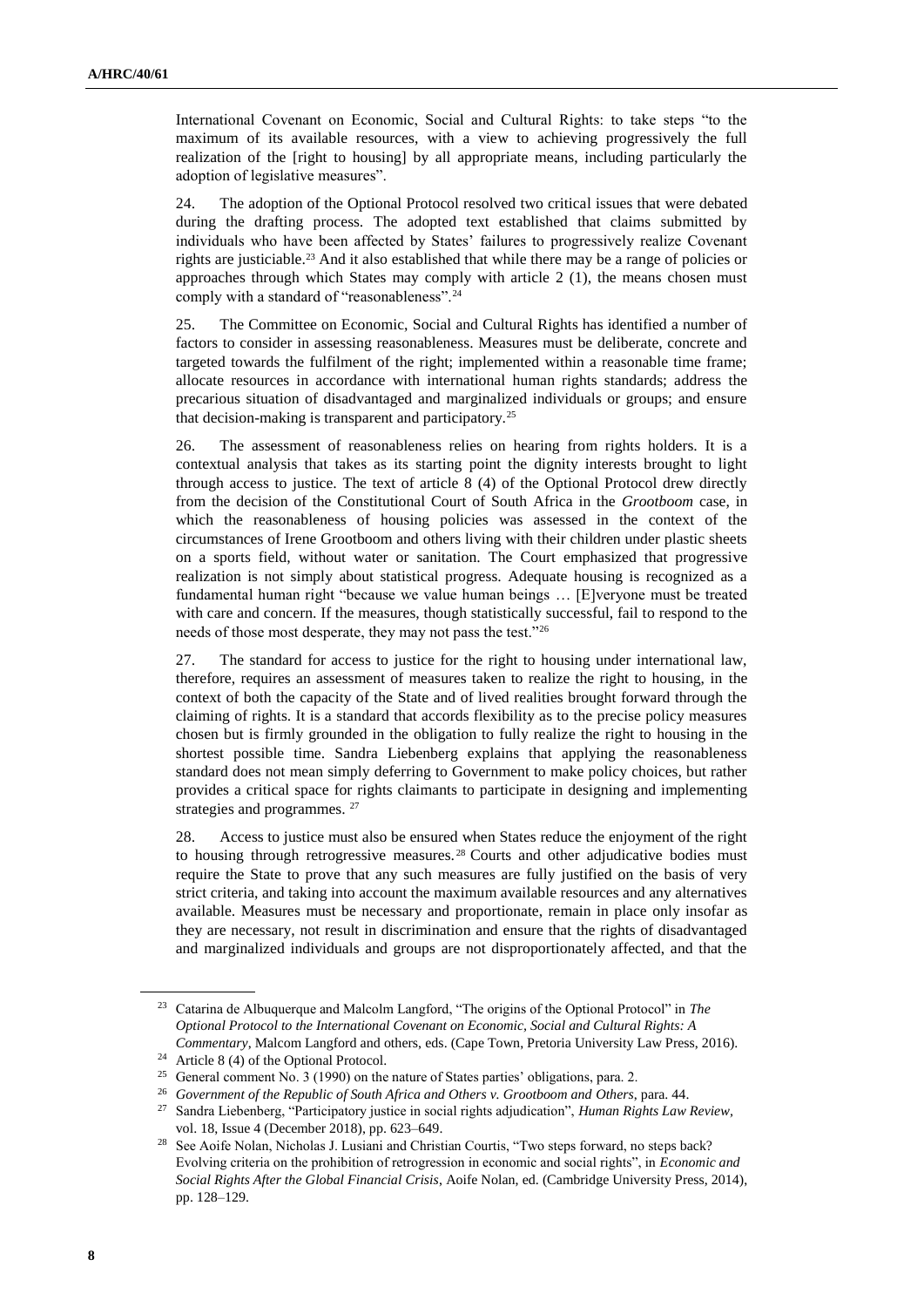affected groups have been afforded genuine participation. All legal protections of the right to housing, and access to justice to ensure compliance, must remain in place.<sup>29</sup>

29. The critical link between individual claims and progressive realization of the right to housing has been elucidated in the jurisprudence of the Committee on Economic, Social and Cultural Rights under the Optional Protocol. In the case of *Ben Djazia and Bellili v. Spain*, the Committee assessed measures taken by the State party in light of the circumstances of a family who became homeless after an eviction. The reasonableness standard was formulated as requiring the State to make "all possible effort, using all available resources, to realize, as a matter of urgency, the right to housing of persons who, like the authors, are in a situation of dire need". <sup>30</sup> This necessitated attention to both individual circumstances and structural factors.<sup>31</sup> As remedy, the State party was required to engage in genuine consultation with the family to ensure that they were afforded adequate accommodation and to develop a comprehensive plan with the necessary resources, indicators, time frames and evaluation criteria for the progressive realization of the right to housing for low-income persons.<sup>32</sup>

### **B. Application in domestic law**

30. The right to housing should be implemented in domestic law so as to include obligations of progressive realization. The 2010 Constitution of Kenya provides a helpful model, requiring the State to take "legislative, policy and other measures" for progressive realization of the right to housing, and setting out principles for the assessment of whether resource allocation and policy choices are in line with article 8 (4) of the Optional Protocol.<sup>33</sup>

31. In many Latin American countries, the *amparo* procedure can provide remedies for the right to housing, including for violations linked to progressive realization. <sup>34</sup> For example, in a case brought by a woman and her son living in homelessness, a court in Argentina required the Government to implement a plan to eliminate homelessness, with a timetable for the implementation, the participation of those affected and the allocation of the maximum available resource.<sup>35</sup>

32. Indian courts have recognized that a constitutional obligation of progressive realization of the right to housing may be inferred from the guarantee of the right to life.<sup>36</sup> This interpretive approach is consistent with the Human Rights Committee's recently adopted general comment on the right to life, which recognized that the right to life requires "appropriate measures" to address "general conditions in society [such as] homelessness" in order to ensure the conditions necessary for a dignified life.<sup>37</sup>

<sup>29</sup> [E/C.12/2016/1,](http://docstore.ohchr.org/SelfServices/FilesHandler.ashx?enc=4slQ6QSmlBEDzFEovLCuW1AVC1NkPsgUedPlF1vfPMI1dM0LG5Sh19Ok7ayJV%2ft%2fx31%2f%2f8BgnFDzL1QIOCR5W4SICvncITJcGgDSgB9xvVXDWES4s1PUm8pv8acIvEFp) para. 4.

<sup>30</sup> E/C.12/61/D/5/2015, para. 17.5.

<sup>31</sup> Ibid., para. 17.2.

<sup>32</sup> Ibid., para. 21 (d).

<sup>33</sup> Constitution of Kenya, art. 21 (2); see, however*,* Court of Appeal, *Kenya Airports Authority v. Mitu-Bell Welfare Society and others*, civil appeal No. 218, Judgment of 11 April 2013, in which the Court invokes the "political questions" doctrine to limit the protection of the right to alternative housing for an evicted community.

<sup>34</sup> Supreme Court of Argentina*, Q.C., S.Y. c. Gobierno de la Ciudad de Buenos Aires*, petition for *amparo*, Judgment of 24 April 2012; Constitutional Court of Ecuador, case No. 1207-10-EP*,*  Judgment of 17 April 2012; and Colombian Constitutional Court, decision No. T-025/04, 17 June 2004.

<sup>35</sup> Cámara de Apelaciones en lo Contencioso Administrativo y Tributario de la Ciudad Autónoma de Buenos Aires, *Ramallo, Beatriz y otros c. Gobierno de la Ciudad de Buenos Aires, Judgment of 12* March 2002.

<sup>36</sup> Supreme Court of India, *People's Union for Civil Liberties v. Union of India and Others*, No. 196 of 2001, Judgment of 30 November 2001; and Bombay High Court, *Shivaji Krishna Zunjare v. State of Maharashtra and Others*, Judgment of 23 July 2004, para. 6.

<sup>37</sup> [General](https://www.google.com/url?sa=t&rct=j&q=&esrc=s&source=web&cd=3&ved=2ahUKEwjX4J2J3tLfAhXSzlkKHZqVCJwQFjACegQICBAC&url=https%3A%2F%2Fwww.ohchr.org%2FDocuments%2FHRBodies%2FCCPR%2FCCPR-C-GC-R-36.doc&usg=AOvVaw03FLZD6Lph7tdKWZC5wJEC) comment No. 36 (2018) on the right to life, para. 26.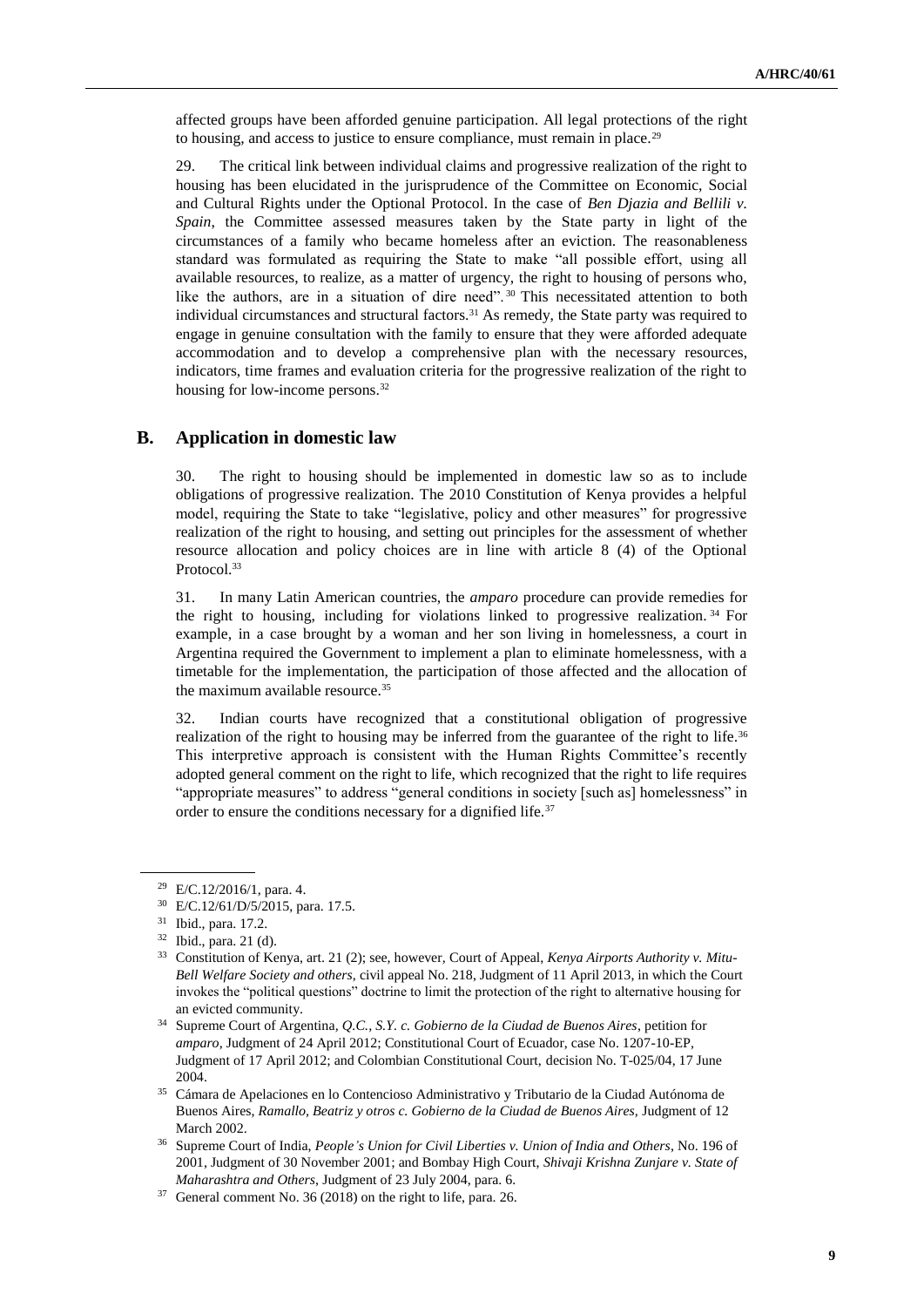33. The Revised European Social Charter has provided an important context for advancing claims related to the progressive realization of the right to housing. Article 31 of the Revised Charter requires States to undertake positive measures to promote access to adequate housing in order to prevent and reduce homelessness and to ensure affordable housing for low-income households. In *FEANTSA v. France* the European Committee on Social Rights clarified the obligation on States to "take steps within a reasonable time, with measurable progress and making maximum use of available resources".<sup>38</sup> More recent cases have addressed the right to housing of the Traveller and Roma communities, families and unaccompanied children.<sup>39</sup>

34. Despite the emerging regional and domestic jurisprudence, the extent to which claimants are securing access to justice for the progressive realization of the right to housing remains extremely limited. Ensuring access to justice in this context is an immediate and urgent obligation. All States must adopt housing strategies that include claiming mechanisms for accountability to the obligations of eliminating homelessness and realizing the right to adequate housing for all in the shortest possible time.<sup>40</sup> As noted in the Special Rapporteur's previous report, these legal obligations should be aligned with the commitments made in the 2030 Agenda for Sustainable Development to ensure adequate housing for all by 2030.<sup>41</sup>

## **IV. Access to justice in the context of evictions and displacement**

### **A. Affirming the rule of law and halting forced evictions**

35. The definition of forced evictions under international human rights law centres on the denial of access to justice, and access to justice is critical for their prevention. Forced evictions are defined as "the permanent or temporary removal against their will of individuals, families and/or communities from the home and/or land which they occupy, without the provision of, and access to, appropriate forms of legal or other protection".<sup>42</sup> This definition also applies to any removal of homeless people from where they are living. Forced evictions constitute a gross violation of international human rights and must be strictly prohibited in domestic law, properly enforced by courts. Court orders must be fully respected and implemented by State authorities.<sup>43</sup>

36. Access to justice must ensure that eviction is only carried out as a last resort, in accordance with all legal requirements and with prior genuine consultation with those affected, that all viable alternatives to the eviction are explored, and that no one will be rendered homeless as a result of the eviction. Courts must require all appropriate measures to be taken to ensure, where possible, that adequate alternative land and housing are available.<sup>44</sup> Victims of forced evictions must receive fair and just compensation for any losses, both personal and real, including the loss of other property or goods.<sup>45</sup> Where

<sup>38</sup> European Committee on Social Rights, *European Federation of National Organisations Working with the Homeless (FEANTSA) v. France* (complaint No. 39/2006), Merits, decision of 5 December 2007, para. 58.

<sup>&</sup>lt;sup>39</sup> European Committee on Social Rights, *European Roma and Travelers v. Czech Republic* (complaint No. 104/2014), Merits, decision of 17 May 2016; *International Federation for Human Rights (FIDH) v. Ireland* (complaint No. 110/2014), Merits, decision of 12 May 2017; and *European Committee for Home Based Priority Action for the Child and the Family v. France* (complaint No. 114/2015), Merits, decision of 24 January 2018.

<sup>&</sup>lt;sup>40</sup> See general comment No. 4. See als[o OL CAN 2/2018,](https://www.ohchr.org/Documents/Issues/Housing/OL%20CAN%2022.06.18.pdf) available from the communications database of special procedures (www.ohchr.org/en/hrbodies/sp/pages/communicationsreportssp.aspx).

<sup>41</sup> Se[e A/HRC/37/53.](http://www.undocs.org/A/HRC/37/53)

<sup>&</sup>lt;sup>42</sup> Committee on Economic, Social and Cultural Rights, general comment No. 7 (1997) on forced evictions, para. 4.

<sup>43</sup> Commission on Human Rights resolutions 1993/77 and 2004/28.

<sup>44</sup> See general comment No. 7; and [E/C.12/61/D/5/2015,](https://www.google.com/url?sa=t&rct=j&q=&esrc=s&source=web&cd=2&cad=rja&uact=8&ved=2ahUKEwjOleLq4NLfAhVo9YMKHfwZB5wQFjABegQICBAC&url=http%3A%2F%2Fdocstore.ohchr.org%2FSelfServices%2FFilesHandler.ashx%3Fenc%3D4slQ6QSmlBEDzFEovLCuWwFxY1mqLbp5EEjeL2wr8QZ5yGdFWeZK8t%252BOYmr%252FpqooooDrULo4nTNRoacaMIyCwIKxQ%252BcwSiBnoXqTqax%252F2wZmt%252F0Z8a4LLrYgS%252Bks6R4v&usg=AOvVaw1xtmJEVX2iFvs-fwEKEzDl) paras. 13.4 and 15.1–15.2.

<sup>45</sup> General comment No. 7, para. 13.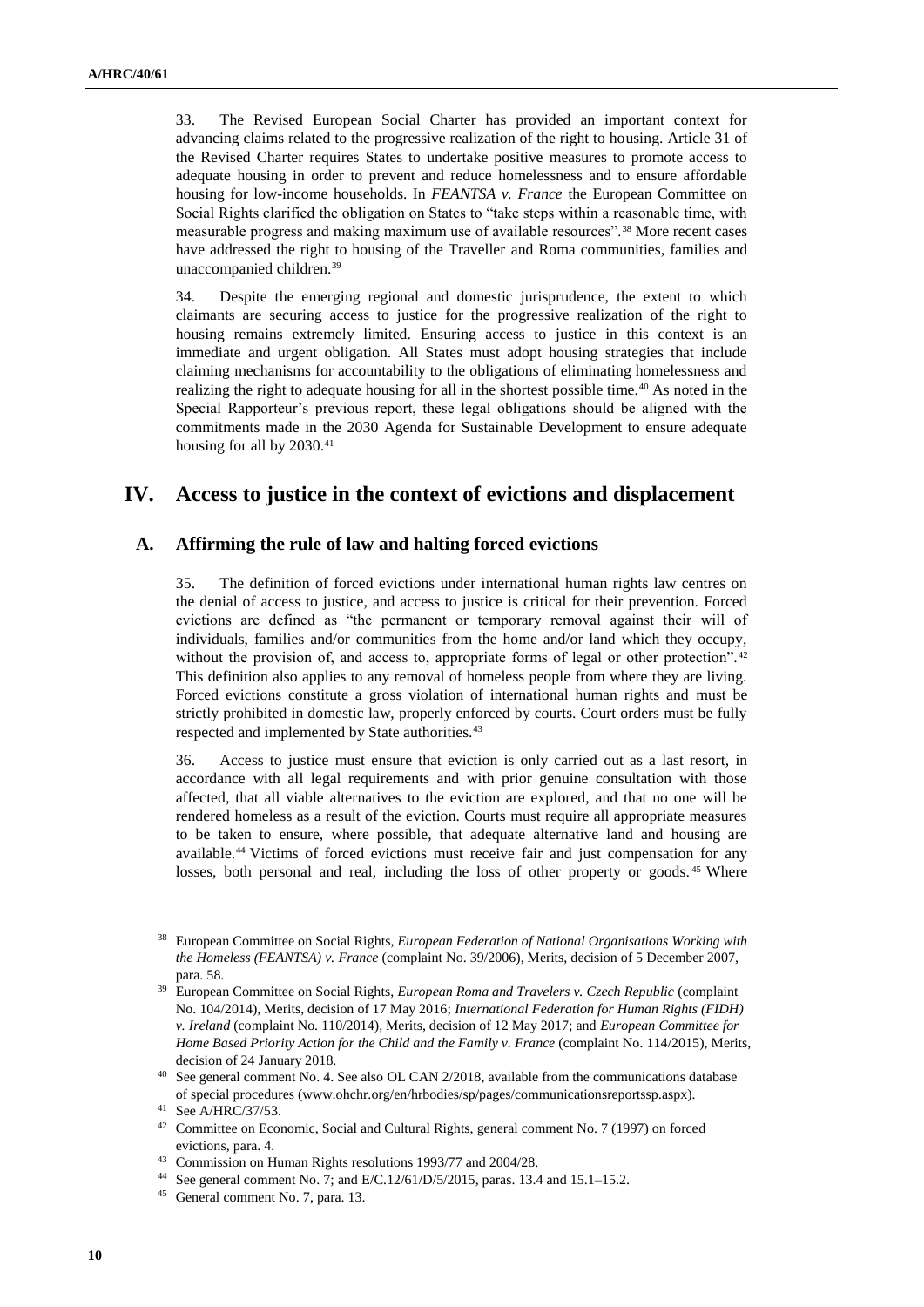possible, they must be granted a right of return with any destroyed housing reconstructed or replaced with adequate housing.<sup>46</sup>

37. Forced evictions and violations of these clear legal standards are rampant worldwide. Usually there is no access to courts. At other times, courts order evictions in violation of international human rights law and in some circumstances, authorities act in blatant defiance of court injunctions. The Housing and Land Rights Network documented the demolition of over 53,000 homes in forced evictions in 2017 in India. Court orders were responsible for 17 per cent of them.<sup>47</sup> In recent communications the Special Rapporteur has been informed that tens of thousands of migrants on the outskirts of Beijing<sup>48</sup> and 26,000 households in Italy<sup>49</sup> were evicted in 2017 with no provision of alternative housing. Recent changes to legislation in Hungary require the forced eviction of homeless people from where they are residing, with mandatory incarceration after two warnings.<sup>50</sup> Some 30,000 residents of the Otodo Gbame community were forcibly evicted from their ancestral fishing settlement in Nigeria and their homes demolished in violation of a court injunction.<sup>51</sup> In Kenya, authorities similarly ignored a court order and forcibly evicted the Sengwer indigenous people from the Embobut, burning  $1,800$  homes to the ground.<sup>52</sup>

## **B. Reconceiving justice in the context of evictions, displacement and relocation**

38. Access to justice in the context of displacement cannot be restricted to responding to threatened evictions or to seeking remedies after irreparable damage has been done to peoples' lives and communities. Applications to evict communities are usually symptoms of States' failures to meaningfully engage with communities to develop alternatives that respect their rights and that can be implemented cooperatively, without the use of force. Access to justice must be reconceived both in legislation and in practice to ensure rightscompliant decision-making from the earliest stages of any relocation or development plan. Engagement must go beyond mere consultation and ensure rights-based negotiation, with recourse to courts where necessary to ensure human rights compliance.<sup>53</sup> A facilitator from a human rights institution or ombudsperson's office may be appointed to oversee this process.

39. Human rights impact assessments must be conducted prior to the approval of any development plan. <sup>54</sup> These assessments must provide for hearings and meaningful engagement through which residents can affirm and secure their right to housing. Commitments made by international financial institutions and development banks to integrating human rights in development should similarly require rights-based engagement with affected communities and ensure access to justice through complaints procedures.<sup>55</sup>

40. Access to justice must also be provided to address the underlying causes of displacement and evictions. Where increased numbers of households are unable to afford rent or mortgage payments, courts should require Governments to provide financial assistance and to adopt other measures to allow people to remain in their homes. Effective

<sup>46</sup> [A/73/310/Rev.1,](http://www.undocs.org/A/73/310/rev.1) para. 34. See also [A/HRC/4/18,](https://undocs.org/A/HRC/4/18) annex I; and High Court of Kenya at Embu, *Ibrahim Sangor Osman v. Minister of State for Provincial Administration and Internal Security*, Judgment of 16 November 2011.

<sup>47</sup> Housing and Land Rights Network, *Forced Evictions in India in 2017: An Alarming National Crisis,*  fact sheet, February 2018.

<sup>48</sup> [JAL CHN 8/2018.](https://spcommreports.in.ohchr.org/TMResultsBase/DownLoadPublicCommunicationFile?gId=22816)

<sup>49</sup> JAL ITA 3/2018.

 $^{50}\,$  Se[e www.ohchr.org/Documents/Issues/Housing/AmicusConstitutionalCourtHungary\\_1.pdf.](file:///C:/Users/Valued%20Customer/Documents/Bonnie%20Wordsmith/Documents%202019/January/www.ohchr.org/Documents/Issues/Housing/AmicusConstitutionalCourtHungary_1.pdf)

<sup>51</sup> [UA NGA 4/2016.](https://spcommreports.in.ohchr.org/TMResultsBase/DownLoadPublicCommunicationFile?gId=22849)

<sup>52</sup> See submission by Amnesty International for the present report, pp. 6–7.

<sup>53</sup> Lucy Williams, "The right to housing in South Africa: an evolving jurisprudence", *Columbia Human Rights Law Review*, vol. 45, No. 3 (Spring 2014), pp. 827–834.

<sup>54</sup> Se[e A/HRC/4/18,](https://undocs.org/A/HRC/4/18) annex I, paras. 28–36.

<sup>55</sup> C. Daniel and others, eds., *Glass Half Full? The State of Accountability in Development Finance* (Amsterdam, Centre for Research on Multinational Corporations, 2016).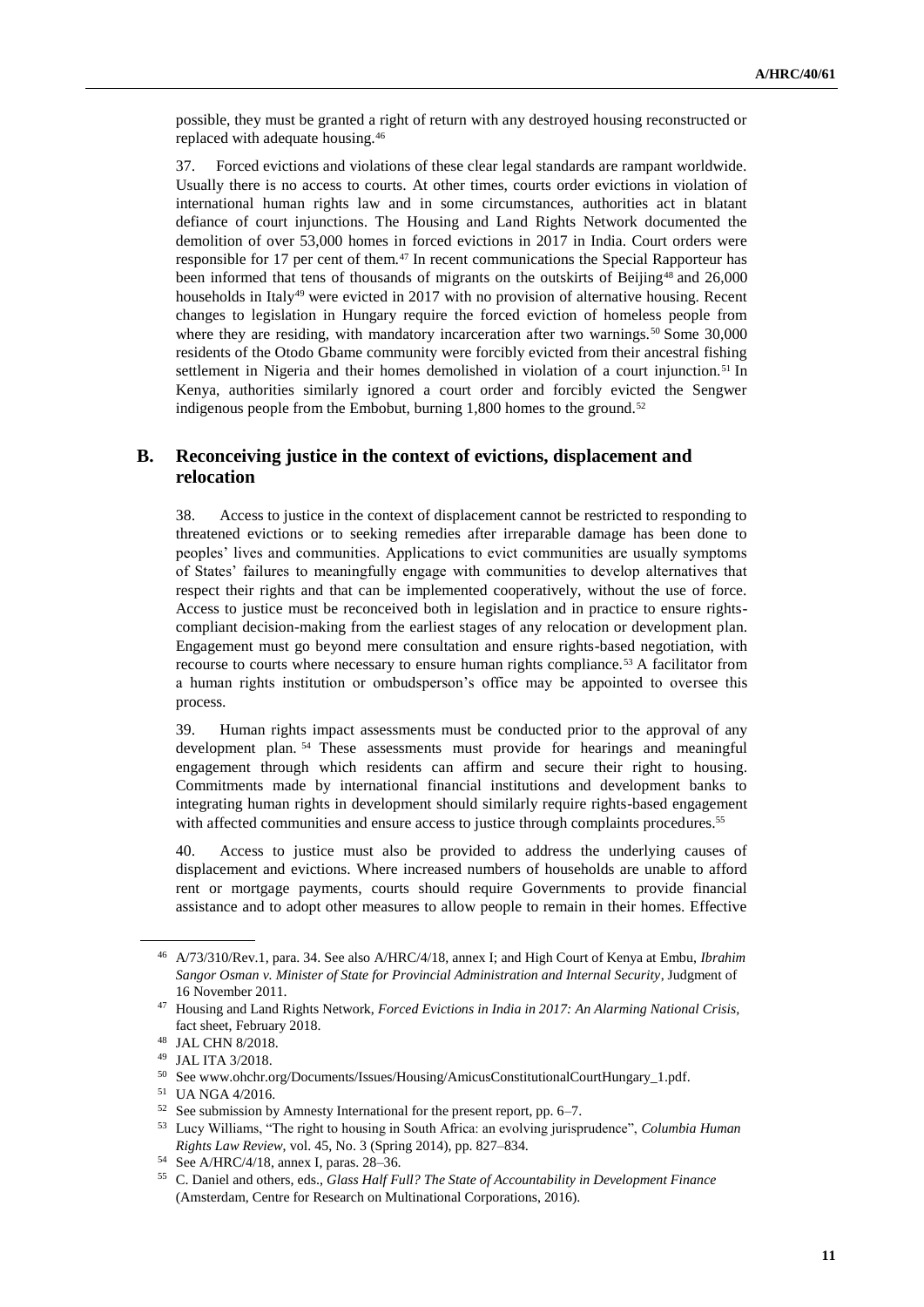mechanisms must also be in place to ensure hearings of challenges to development plans that would result in displacement of lower-income communities.

## **V. Access to justice to end criminalization and discrimination based on housing status**

41. Laws and their interpretation and application by courts frequently perpetuate systemic discrimination and stigmatization against those who are homeless or living in informal settlements.<sup>56</sup> Rather than being treated as rights holders entitled to remedies for serious violations of the right to housing, these groups are treated as violators of laws and "encroachers" on the land.

42. In keeping with international human rights law, access to justice must be reconceived to focus on protecting and ensuring the right to housing for those who are homeless and inadequately housed and must not be used to criminalize them. The Human Rights Council has called upon States to take all measures necessary to eliminate legislation that criminalizes homelessness and to ensure an effective remedy and the right to access to justice.<sup>57</sup> United Nations treaty bodies have established that discrimination on the grounds of socioeconomic status, including homelessness, is a prohibited ground under international human rights law and must be recognized within domestic justice systems. <sup>58</sup> The Committee on the Elimination of Racial Discrimination has recognized the criminalization of homelessness as intersectional discrimination, linked to systemic racism and colonization of indigenous peoples.<sup>59</sup>

43. The Human Rights Committee has found that the criminalization of homelessness may violate the right to freedom from cruel, inhuman or degrading treatment, the right to liberty and security of the person and protection from arbitrary arrest or detention. <sup>60</sup> Domestic courts have reached similar findings. Courts in the United States have invoked constitutional protection from cruel and unusual punishment to strike down local ordinances that ban sleeping in public spaces and prohibited vehicles serving as homes from being towed away for parking infractions.<sup>61</sup> Canadian courts have struck down city bylaws preventing homeless people from sheltering themselves overnight in parks under makeshift homes of tarps or cardboard boxes as violating the right to life, liberty and security of the person.<sup>62</sup>

44. Ensuring access to justice to challenge forced eviction and criminalization in these cases is important, but it is alarming that courts have not gone further to recognize the need for positive measures for access to adequate housing. Ensuring only a right to live in a cardboard box or under plastic in the most affluent countries in the world does not remotely satisfy the standard of reasonable measures required under international human rights law. Courts must interpret the rights relied upon in these cases – to life, security of the person and equality or freedom from cruel and inhuman treatment – consistently with States' obligations to take positive measures to address homelessness itself as an egregious violation of human rights.<sup>63</sup> Initiatives like the Homeless Bill of Rights in Europe and the Housing Not Handcuffs movement in the United States advocate strongly against

<sup>56</sup> Se[e A/HRC/31/54](http://www.undocs.org/A/HRC/31/54) an[d A/73/310/Rev.1.](http://www.undocs.org/A/73/310/rev.1)

<sup>57</sup> [Resolution 31/9.](https://daccess-ods.un.org/TMP/540101.937949657.html) See also [A/HRC/13/20.](https://www2.ohchr.org/english/bodies/hrcouncil/docs/13session/a-hrc-13-20.pdf)

<sup>58</sup> Human Rights Committee, *Whelan v. Ireland* [\(CCPR/C/119/D/2425/2014\)](http://docstore.ohchr.org/SelfServices/FilesHandler.ashx?enc=6QkG1d%2fPPRiCAqhKb7yhsukPtYsnxNH1DBeueuCbK4iaT1CQuaQlRXRsqX35MhzhPVBDLP%2foSNzLTSJ0IXi4t9AtMtgomUkKZOFepoQIzWcZr268QJahAOPASoVK7e7qVxqPQx716xyBZuJn7ljWXQ%3d%3d); and general comment No. 36, para. 26.

<sup>59</sup> See, for example[, CERD/C/USA/CO/7-9.](http://docstore.ohchr.org/SelfServices/FilesHandler.ashx?enc=6QkG1d%2fPPRiCAqhKb7yhspzOl9YwTXeABruAM8pBAK1Q%2fDZ6XAqlyobgts1zwlHPkQhsSqMrVxuS6brQbHYpDYGXBUCX1bgRtTg3HaweAr4qQrmMMthjt7BGSblYQaS2)

<sup>60</sup> [CCPR/C/USA/CO/4.](https://www.google.com/url?sa=t&rct=j&q=&esrc=s&source=web&cd=2&cad=rja&uact=8&ved=2ahUKEwiVxc2-49LfAhUn0YMKHaw7CMMQFjABegQIAxAB&url=https%3A%2F%2Fundocs.org%2FCCPR%2FC%2FUSA%2FCO%2F4&usg=AOvVaw3yNa6HeP6_bCTTcOsuxtXM)

<sup>61</sup> United States Court of Appeals for the Ninth Circuit, *Martin and others v. City of Boise*, Opinion of 4 September 2018; and Superior Court of Washington for King County, *Seattle v. Steven Gregory Long*, ruling of 2 March 2018.

<sup>62</sup> Supreme Court of British Columbia, *Abbotsford (City) v. Shantz*, Judgment of 21 October 2015.

<sup>63</sup> For an analysis of cases in the United States in this light, see Eric Tars and others, "Can I get some remedy? Criminalization of homelessness and the obligation to provide an effective remedy", *Columbia Human Rights Law Review*, vol. 45, Issue 3, pp. 738–771.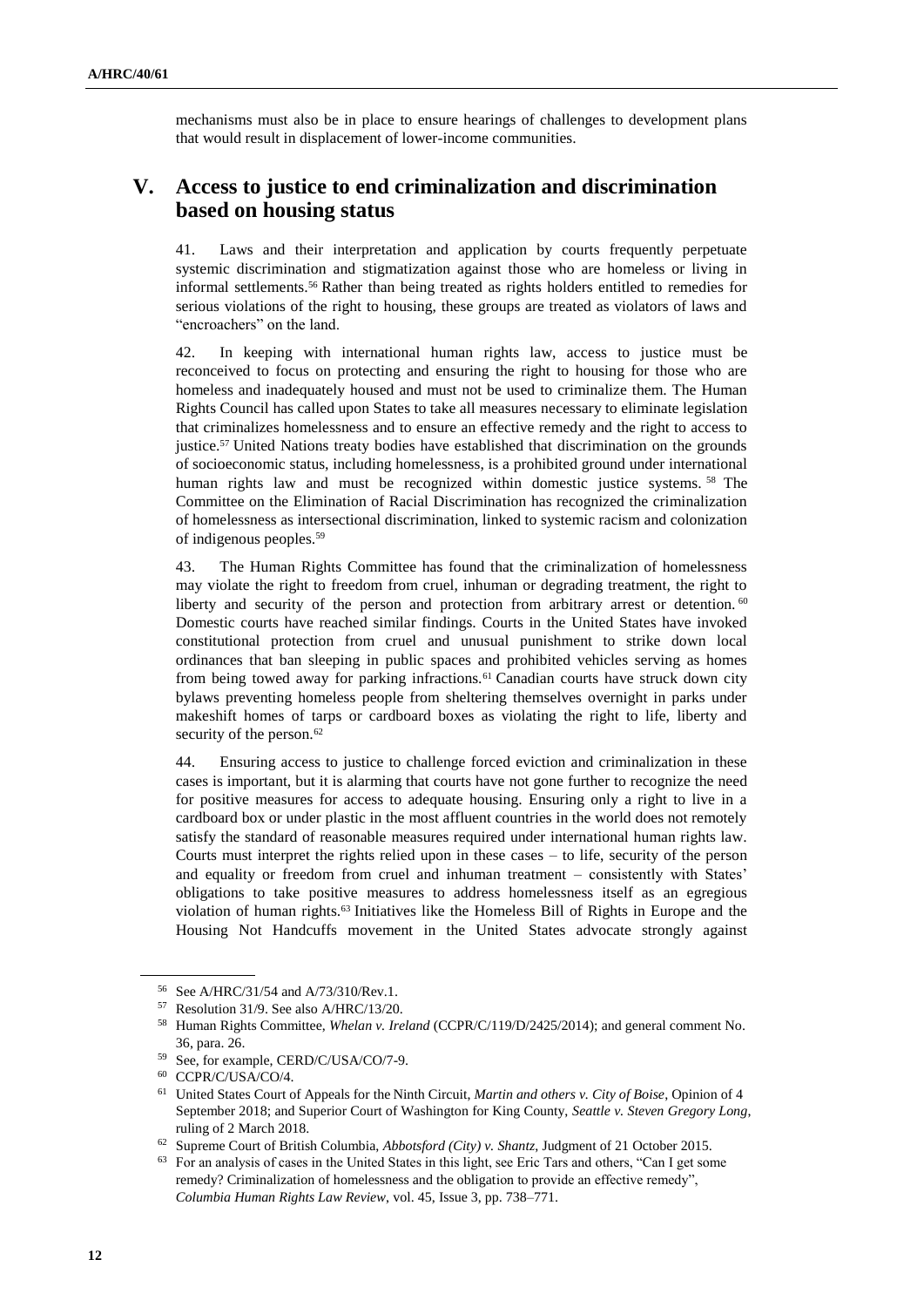criminalization while properly emphasizing that "the most important right a homeless person has is to exit homelessness".<sup>64</sup>

## **VI. Ensuring equality in access to justice**

45. Victims of violations of the right to adequate housing are among the most marginalized groups in society. They face a range of barriers to accessing justice, including challenges related to literacy, education, poverty, discrimination, access to legal representation and ability to navigate complex legal and administrative systems.<sup>65</sup> Where legal aid is available, it is often unavailable for housing cases and rarely available to advance substantive claims to the right to housing. Lengthy delays in cases being heard and decided means that access to justice may be too late to be effective for those in the most dire circumstances. Linguistic, cultural and religious barriers are particularly acute for indigenous peoples, ethnic minorities and migrants.<sup>66</sup> States must take all reasonable measures to overcome these barriers and ensure the widest possible enjoyment of access to justice for the right to housing. Mobile courts can provide access to justice in remote areas and legal assistance should be provided through community outreach, combined with community legal education about the right to housing and how to claim it. The right of access to justice for the right to housing requires distinctive approaches for different groups.

46. **Access to justice for indigenous peoples** must be implemented in accordance with the United Nations Declaration on the Rights of Indigenous Peoples.<sup>67</sup> The Declaration affirms that indigenous peoples have the right to determine and develop priorities and strategies for exercising their right to housing and other programmes through their own institutions where possible. No relocation or development affecting indigenous communities may occur without their free, prior and informed consent. <sup>68</sup> States must establish, in conjunction with indigenous peoples, "a fair, independent, impartial, open and transparent process, giving due recognition to indigenous peoples' laws, traditions, customs and land tenure systems, to recognize and adjudicate the rights of indigenous peoples pertaining to their lands, territories and resources" (art. 27). The Indigenous and Tribal Peoples Convention, 1989 (No. 169) of the International Labour Organization similarly guarantees free and informed consultations, and due regard to indigenous custom where compatible with international human rights. Thus, indigenous peoples have the right to the adjudication of their claims to the right to land and housing in a manner which respects their own laws and traditions.

47. Indigenous justice systems should be fully supported by States so that they may develop distinctive approaches to ensuring the right to housing. Particular efforts are required to ensure that the rights of urban indigenous peoples living outside of traditional territories, often in homelessness or inadequate housing, are equally protected. A number of States have incorporated these international norms into domestic law, either through legislation or through judicial interpretations.<sup>69</sup> Article 57 of the Constitution of Ecuador is exemplary in this regard, though its implementation has been lacking.

48. Some indigenous claims to the right to land and housing that have been denied within national systems have been addressed within regional systems. Considering the eviction of the Ogiek community from ancestral lands in the Mau Forest of Kenya, the African Court on Human and Peoples' Rights drew on the United Nations Declaration to recognize the obligations of the State to take positive measures to support the rights of

<sup>64</sup> Se[e www.housingrightswatch.org/sites/default/files/Template%20Homeless](file:///C:/Users/Valued%20Customer/Documents/Bonnie%20Wordsmith/Documents%202019/January/www.housingrightswatch.org/sites/default/files/Template%20Homeless) %20Bill%20of%20Rights%20EN\_0.pdf; see also http://housingnothandcuffs.org.

<sup>65</sup> [A/67/278,](https://undocs.org/A/67/278) paras. 5–6; see also submission by Defenseur des droits, France, for the present report.

<sup>66</sup> Julinda Beqiraj and Lawrence McNamara, *International Access to Justice: Barriers and Solutions* (International Bar Association, 2014).

 $67$  For an elaboration of access to justice for indigenous peoples based on the Declaration, see [A/HRC/27/65.](http://undocs.org/A/HRC/27/65)

<sup>68</sup> Articles 10, 11, 19, 28 and 32.

<sup>69</sup> Inter-American Court of Human Rights, *Kichwa Indigenous People of Sarayaku v. Ecuador*, Judgment of 27 June 2012, para. 164.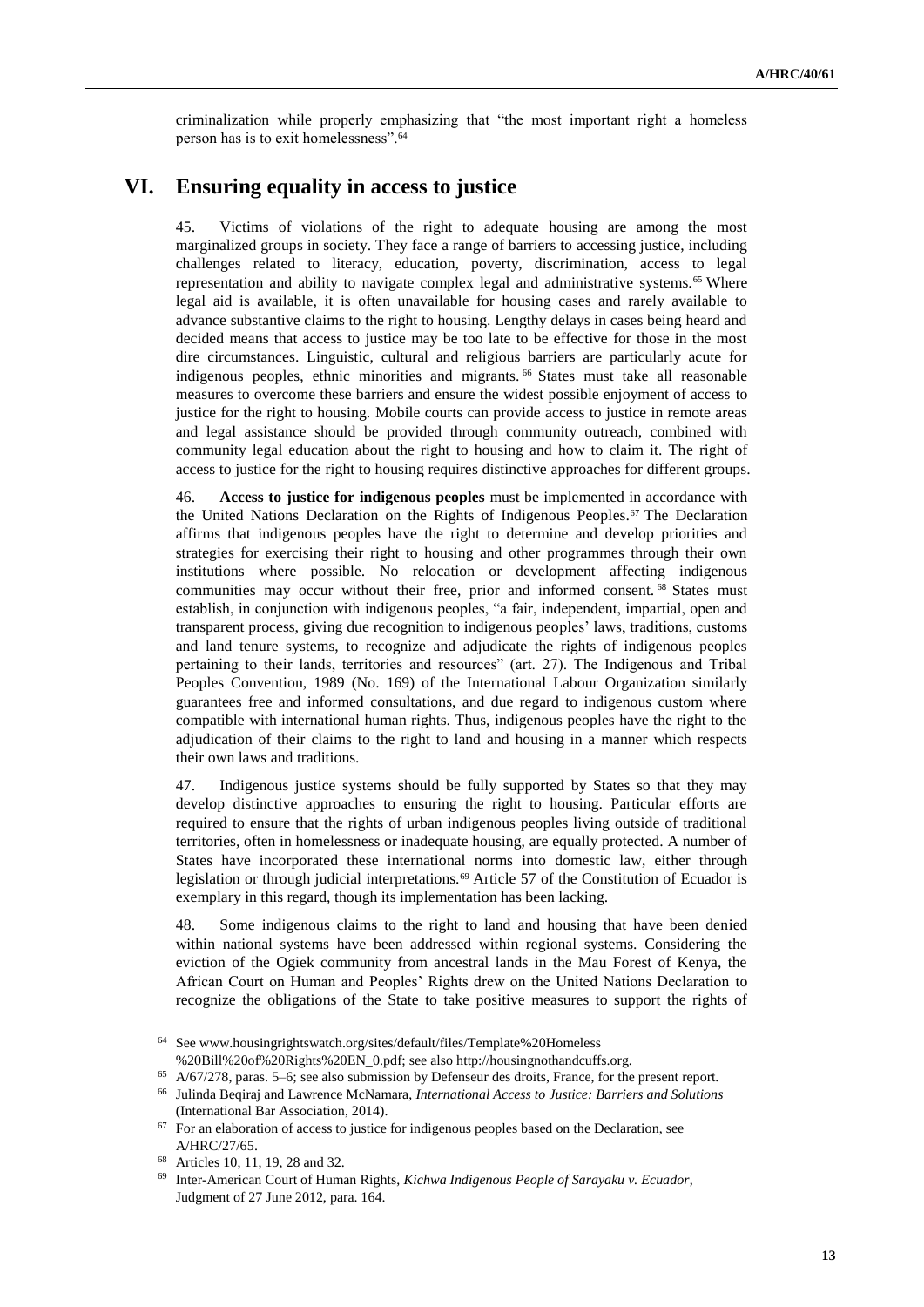indigenous peoples to development and culture and to remain on their traditional territories.<sup>70</sup> The Inter-American Court of Human Rights has affirmed that the distinctive relationship with land, property and housing among indigenous peoples must be incorporated into the interpretation and application of the right to property under the American Convention on Human Rights and has developed extensive jurisprudence on the rights of indigenous peoples. <sup>71</sup> In the recent case of *Kaliña and Lokono Peoples v. Suriname*, the Court found that the laws of Suriname failed to provide legal remedies for the protection of the collective land rights of indigenous peoples, depriving the Kaliña and Lokono peoples of land and access to a river that was essential to both their cultural life and their survival. <sup>72</sup> The Court ordered the adoption of legislative and other measures to recognize the rights of all indigenous and tribal peoples subject to State jurisdiction.

49. **Women** experience multiple systemic barriers to access to justice. As noted by the Committee on the Elimination of Discrimination against Women, obstacles include "gender stereotyping, discriminatory laws, intersecting or compounded discrimination, procedural and evidentiary requirements and practices, and a failure to systematically ensure that judicial mechanisms are physically, economically, socially and culturally accessible to all women".<sup>73</sup> Access to justice for the right to housing for women – as described in thematic reports of previous mandate holders – means women must be able to challenge systemic discrimination with respect to land, housing and property<sup>74</sup> in a range of areas, including inheritance, marriage, divorce, succession and title registration.

50. Where access to justice in housing and land relies on customary laws and traditional practices, women must have recourse to formal justice systems to challenge systemic discrimination.<sup>75</sup> On the other hand, when customary ownership and tenure arrangements are replaced by formal title, property rights, financing and new tenure arrangements, women also face systemic discrimination within formal justice systems. Women are often denied equal access to title, rental agreements or credit to finance housing.<sup>76</sup> Concerted efforts are required to provide spaces and support for women to make substantive equality claims in all areas related to housing and through which women-led transformative remedies can be designed and implemented. Support should be provided for legal empowerment strategies and community-based human rights education for women.<sup>77</sup>

51. **Access to justice for persons with disabilities** requires States to take positive measures in accordance with article 13 of the Convention on the Rights of Persons with Disabilities to ensure effective participation in all stages of legal processes. Justice systems must recognize both the barriers faced in developing and taking forward disability-related claims and the distinctive nature of the right to housing claims advanced. Adjudication of such claims must operate within the "disability human rights paradigm" affirmed in the Convention and described in the Special Rapporteur's report on the right to housing of

<sup>70</sup> African Court on Human and Peoples' Rights, *African Commission on Human and Peoples' Rights v. Republic of Kenya* (application No. 006/2012), Judgment of 26 May 2017, para. 126.

<sup>71</sup> For a summary, see Inter-American Court of Human Rights, *Kaliña and Lokono Peoples v. Suriname*, Judgment of 25 November 2015, paras. 129–132.

<sup>72</sup> Ibid., paras. 152–160.

<sup>73</sup> General Recommendation No. 33 (2015) on women's access to justice, para. 3; see also Committee on Economic, Social and Cultural Rights, general comment No. 16 (2005) on the equal right of men and women to the enjoyment of all economic, social and cultural rights, paras. 21 and 38.

<sup>74</sup> Se[e E/CN.4/2006/118](http://undocs.org/E/CN.4/2006/118) and [A/HRC/19/53.](http://undocs.org/A/HRC/19/53)

<sup>75</sup> See International Network for Economic, Social and Cultural Rights Women and ESCR Working Group, "Mapping study on women's rights related to land, housing and natural resources", July 2016.

<sup>76</sup> Ben Cousins and Espen Sjaastad, "Formalisation of land rights in the South: an overview" in *Land Use Policy*, vol. 26, No. 1 (January 2009).

<sup>77</sup> United Nations Entity for Gender Equality and the Empowerment of Women (UN-Women) and others, *A Practitioners' Toolkit on Women's Access to Justice Programming: Introduction* (United Nations, 2018). See, for example, the mobile courts initiative in the Democratic Republic of the Congo, available a[t http://www.southernafricalitigationcentre.org/wp-content/uploads/2017/08/Case-](http://www.southernafricalitigationcentre.org/wp-content/uploads/2017/08/Case-Study-DRC-Mobile-Gender-Courts.pdf)[Study-DRC-Mobile-Gender-Courts.pdf;](http://www.southernafricalitigationcentre.org/wp-content/uploads/2017/08/Case-Study-DRC-Mobile-Gender-Courts.pdf) and the women's initiative in Bangladesh, available at www.angoc.org/wp-content/uploads/2016/01/Women-issue-brief1.pdf .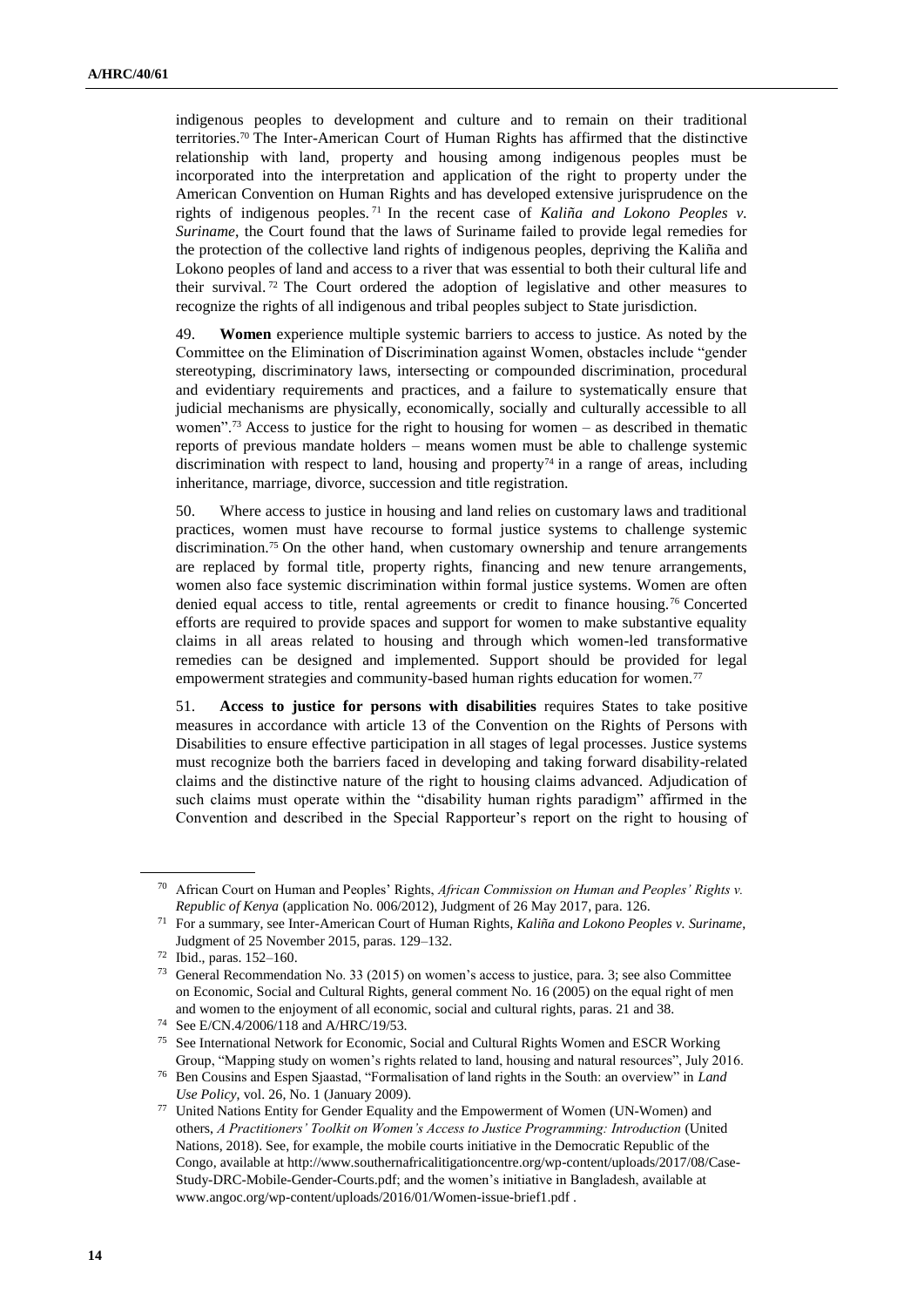persons with disabilities, focused on dignity, substantive equality, accessibility and participation and ensuring the right to live independently in the community.<sup>78</sup>

52. **Children's access to justice** for the right to housing must be founded on the principle of the best interests of the child and require the legal empowerment of children through access to information and support, provided in an age-appropriate manner, and ensure effective means to claim their rights.<sup>79</sup> Special measures must be taken to provide access to justice for children in street situations. According to the Committee on the Rights of the Child, this includes, "access to individual complaints mechanisms, by children themselves and/or represented by adults, and to judicial and non-judicial redress mechanisms at the local and national levels, including independent human rights institutions".<sup>80</sup>

53. **Access to justice for racial and ethnic minorities** must address the intersection of systemic racism and violations of the right to housing. The International Convention on the Elimination of All Forms of Racial Discrimination prohibits discrimination in housing based on race, colour, or national or ethnic origin and ensures equality in the enjoyment of the right to housing. Discrimination and evictions facing Roma communities in Europe and the disproportionate number of African Americans among the homeless in the United States are examples of grossly unequal enjoyment of the right to housing that require enhanced access to justice for structural remedies. Remedies must include positive measures to address systemic inequality in housing conditions as well as preventing racial discrimination in access to land, mortgages, rental housing and services. Discrimination on the grounds of race and ethnicity intersecting with other grounds, including socioeconomic status and gender, must be recognized.

54. **Access to justice for migrants** must ensure effective remedies for widespread systemic discrimination in access to shelters and public and private housing.<sup>81</sup> Migrants must be empowered to challenge laws that exclude them from accessing social housing or that forbid private landlords from renting to them. Where migrants themselves are not in a position to advance claims on their own behalf, claims should be heard from representative organizations. Migrants must have access to legal assistance without requiring disclosure of their immigration status to public authorities and, where necessary, access to complaints procedures that preserve anonymity. Violations of the right to housing of migrants cannot be justified as measures to discourage irregular migration.

# **VII. Access to justice beyond courts**

### **A. National human rights institutions**

55. National human rights institutions have a clear responsibility and a critical role to play in promoting and ensuring access to justice for the right to housing. To qualify as such under the principles relating to the status of national institutions for the promotion and protection of human rights (the Paris Principles), human rights commissions, ombudspersons or public defenders are required to identify and address areas of State noncompliance with obligations to ensure access to justice for violations of all human rights. They should therefore examine legislative and administrative provisions relating to the right to housing to ensure compliance with the normative framework for access to justice as described above. While many national human rights institutions have failed to devote equal resources to economic, social and cultural rights, and to the right to housing in particular,

<sup>78</sup> [A/72/128,](https://undocs.org/A/72/128) paras. 1–7 and 17–19.

<sup>79</sup> [A/HRC/25/35.](http://undocs.org/en/A/HRC/25/35)

<sup>80</sup> General comment No. 21 (2017) on children in street situations, para. 22.

<sup>&</sup>lt;sup>81</sup> Committee on the Elimination of Racial Discrimination, General Recommendation No. 30 (2004) on discrimination against non-citizens.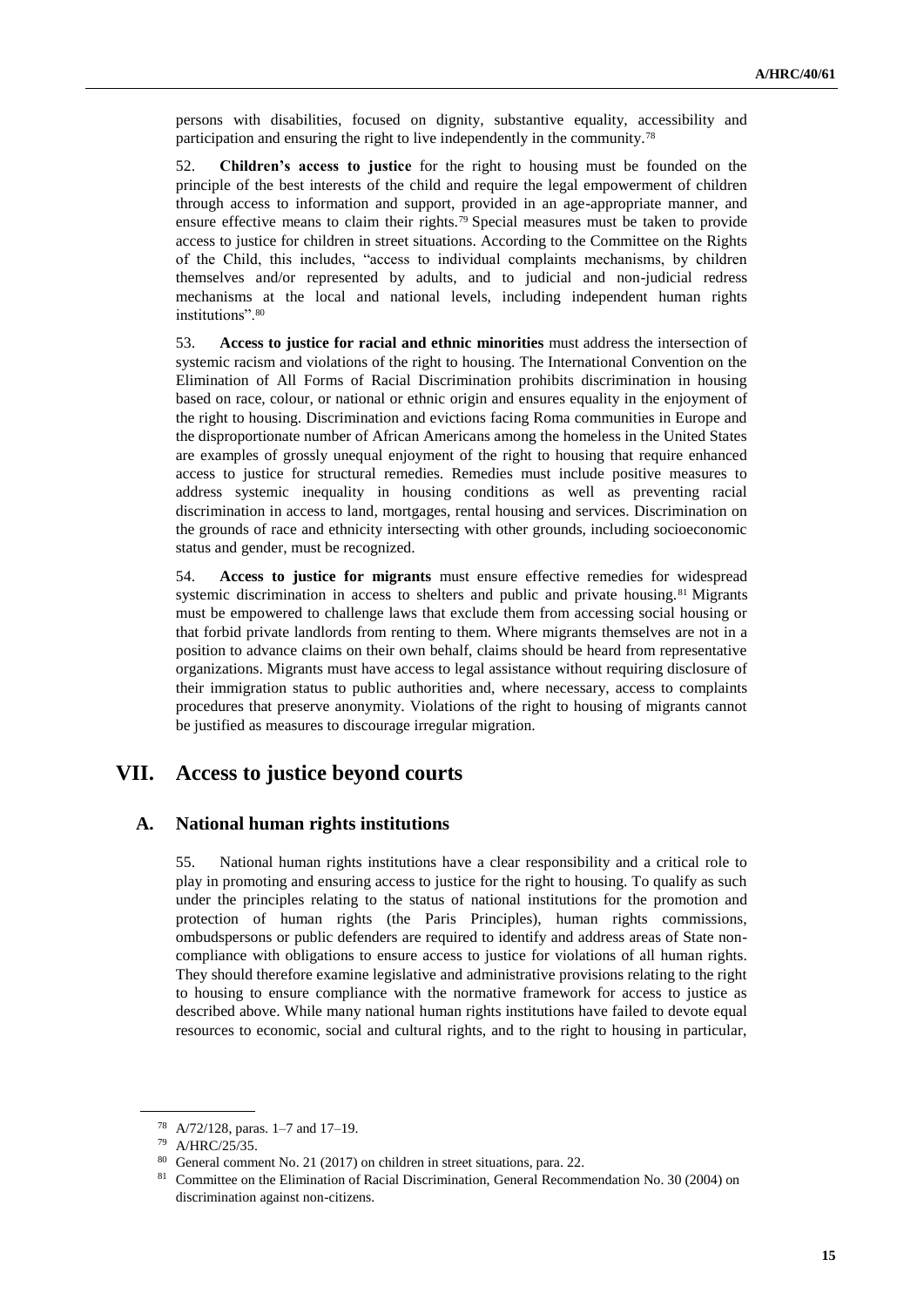most have authority to address human rights in housing and are well positioned to play a critical role in this regard.<sup>82</sup>

56. National human rights institutions should monitor the progressive realization of the right to housing, hold hearings to ensure that the circumstances of marginalized groups are fully addressed and recommend appropriate remedial actions or policy responses by Governments or private actors.<sup>83</sup> In their engagement with the Sustainable Development Goals, they should ensure access to justice and accountability for progressive realization, including goals and timelines consistent with target 11.1 to ensure access to safe, secure and affordable housing for all by 2030.

57. National human rights institutions should provide public legal education and assistance to rights claimants to access justice for the right to housing through all available mechanisms. They may assist rights holders to bring cases to courts or tribunals by initiating claims jointly with rights holders, by participating as third parties or amicus, by providing necessary evidence on systemic issues or by supervising the implementation of remedies. The Defensoría del Pueblo in Colombia has conducted site visits in order to hear directly from communities, forwarded information about systemic violations of the right to housing to municipal or national authorities and followed up with strategic litigation on the right to housing when necessary.<sup>84</sup> The Scottish Human Rights Commission is playing a leading role in developing models for ensuring effective remedies for the right to housing and other socioeconomic rights.<sup>85</sup>

### **B. Business and human rights and the right to a remedy**

58. With widespread deregulation and privatization of housing and unprecedented investment by private equity firms, pension funds and other financial actors in housing markets, ensuring access to justice to hold private actors accountable to the right to housing is more important than ever. This is an obligation of States, not something that can be left up to private actors to implement on a voluntary basis. Whatever role is accorded private actors and investors in the housing system, States cannot contract out of their obligations to provide access to justice for the right to housing. They must adopt "legislative, administrative, educational and other appropriate measures" requiring that the actions of private actors be consistent with, and do not undermine, the realization of the right to housing.<sup>86</sup>

59. States must ensure access to effective remedies not simply when private actors create "harms" or "human rights abuses" as they are traditionally understood, but also to ensure the progressive realization of the right to housing "by all appropriate means". Access to justice must be available not only when corporations have actively deprived people of the right to housing through evictions, land grabbing or other "abuses", but also when their actions undermine the realization of the right to housing, such as when private equity and asset management firms purchase affordable housing to replace it with luxury developments. Whether local, national or transnational, businesses involved in developing, renting, selling, managing or investing in housing, as well as those providing credit for housing, must be held accountable through access to justice for those affected by their actions.

<sup>82</sup> Committee on Economic, Social and Cultural Rights, general comment No. 10 (1998) on the role of national human rights institutions in the protection of economic, social and cultural rights; see also submissions for the present report by Azerbaijan, Colombia, France, Georgia, Germany, Guatemala, Nicaragua, the South African Human Rights Commission, the Ombudsman Institution of Turkey and Housing and Land Rights Network.

<sup>&</sup>lt;sup>83</sup> See submission by the South African Human Rights Commission for the present report, p. 8.

<sup>&</sup>lt;sup>84</sup> See submission by the Defensoría del Pueblo of Colombia for the present report.

<sup>85</sup> Katie Boyle, *Models of Incorporation and Justiciability for Economic, Social and Cultural Rights* (Edinburgh, Scottish Human Rights Commission, 2018).

<sup>86</sup> Committee on Economic, Social and Cultural Rights, general comment No. 24 (2017) on State obligations under the International Covenant on Economic, Social and Cultural Rights in the context of business activities, para. 14.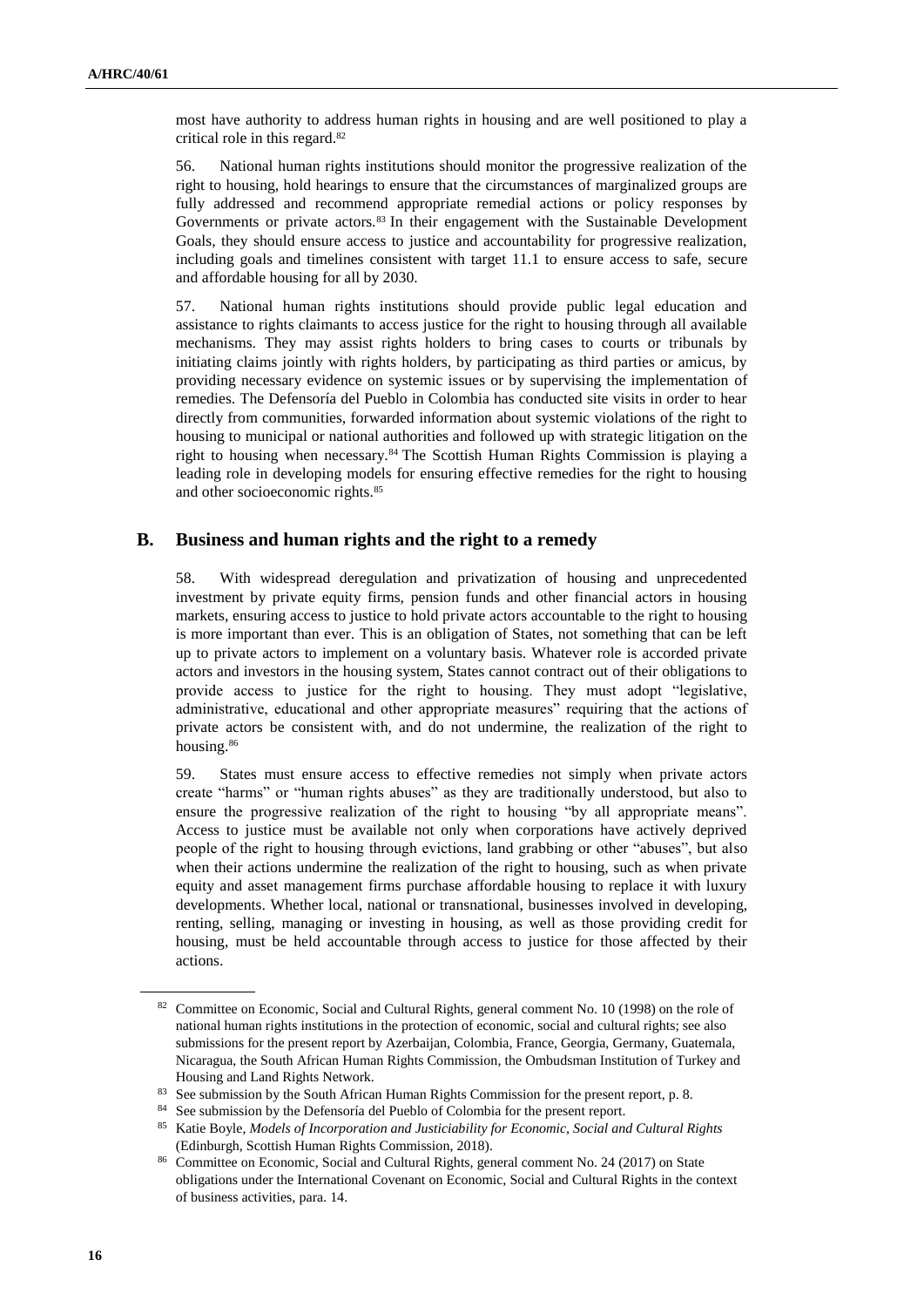60. A wide range of options are available to States to ensure such accountability. In some constitutions, the right to housing applies directly to private actors, allowing access to effective remedies where actions of landlords, banks and financial actors undermine this right. <sup>87</sup> In others, where constitutional obligations are restricted to Governments, constitutional litigation may require Governments to impose necessary regulations. Privatization should also be subject to judicial review when it is contrary to the progressive realization of the right to housing.<sup>88</sup>

61. The barriers facing claimants seeking to hold corporate actors accountable, however, are often insurmountable. Complex corporate structures and veils are prevalent among investors in housing and are difficult to pierce. There is no "equality of arms" between lowincome communities and massive private equity firms. The Special Rapporteur has heard directly from tenants in multiple countries dealing with the same transnational private equity firms acting as remote landlords. All have common complaints but nowhere to go for hearings.

62. Where private investors have been provided with development assistance, access to justice may be provided by way of complaints procedures through the relevant international financial institutions. The Compliance Advisor/Ombudsman for private sector lending through the World Bank has investigated several complaints related to housing, including when an investor failed to consider the rights of current residents in a development project. <sup>89</sup> By and large, however, international financial institutions have failed to implement meaningful accountability or access to justice for the right to housing.<sup>90</sup>

63. Under the "third pillar" of the United Nations Guiding Principles on Business and Human Rights – the responsibility to ensure access to effective remedies – it is proposed that effective remedies be put in place for human rights violations through a combination of judicial and non-judicial mechanisms, all of which must comply with standards of independence, fairness, transparency and legitimacy.<sup>91</sup> Stakeholders should be able to raise concerns related to accountability to human rights and "remediation of adverse human rights impacts". Mechanisms must be developed collaboratively and must be trusted by stakeholder groups and must be procedurally fair, provide adequate assistance to enable full participation, and include clear time frames and monitoring of remedies. They must ensure access to information, independent advice and expertise, and facilitate engagement and dialogue. Most importantly, they must ensure that outcomes and remedies accord with the right to housing and other internationally recognized human rights.

64. If such mechanisms are properly focused on ensuring compliance with the right to housing, they may play an important role in ensuring access to justice in the context of private housing development and management. However, it is important that human rights obligations of States not be confused with corporate responsibility: it is the obligation of States to regulate private actors and to ensure access to justice when the actions of private actors result in a violation of the right to housing. Compliance with the right to housing cannot rely on voluntary commitments or mediated settlements. Where necessary, States should impose obligations on private actors to facilitate access to justice. Just as housing developers may be required to adopt measures to protect the environment or to accommodate disability, they may also be required, through legislation, to provide for independent adjudication of human rights complaints, legal assistance for residents, and independent monitoring and oversight of implementation of remedies.

<sup>87</sup> See Aoife Nolan, "Holding non-state actors to account for constitutional economic and social rights violations: experiences and lessons from South Africa and Ireland", *International Journal of Constitutional Law*, vol. 12, Issue 1 (January 2014), pp. 61–93.

<sup>88</sup> Se[e https://www.eldiario.es/madrid/Ana-Botella-Gobierno-condenados-millones-venta-vivienda](https://www.eldiario.es/madrid/Ana-Botella-Gobierno-condenados-millones-venta-vivienda-fondos-buitre_0_851114898.html)[fondos-buitre\\_0\\_851114898.html.](https://www.eldiario.es/madrid/Ana-Botella-Gobierno-condenados-millones-venta-vivienda-fondos-buitre_0_851114898.html) 

<sup>89</sup> See Compliance Advisor Ombudsman, *Belarus/Strominvest II-01/Minsk*, case filed on 24 March 2016; see also *South Africa/Lonmin-02/Marikana*, case filed on 16 June 2015; and *Guinea/Nedbank-01/Kintinian*, case filed on 27 April 2017.

<sup>90</sup> [A/73/310/Rev.1,](http://www.undocs.org/A/73/310/rev.1) paras. 101–102.

<sup>91</sup> Principles 25–31.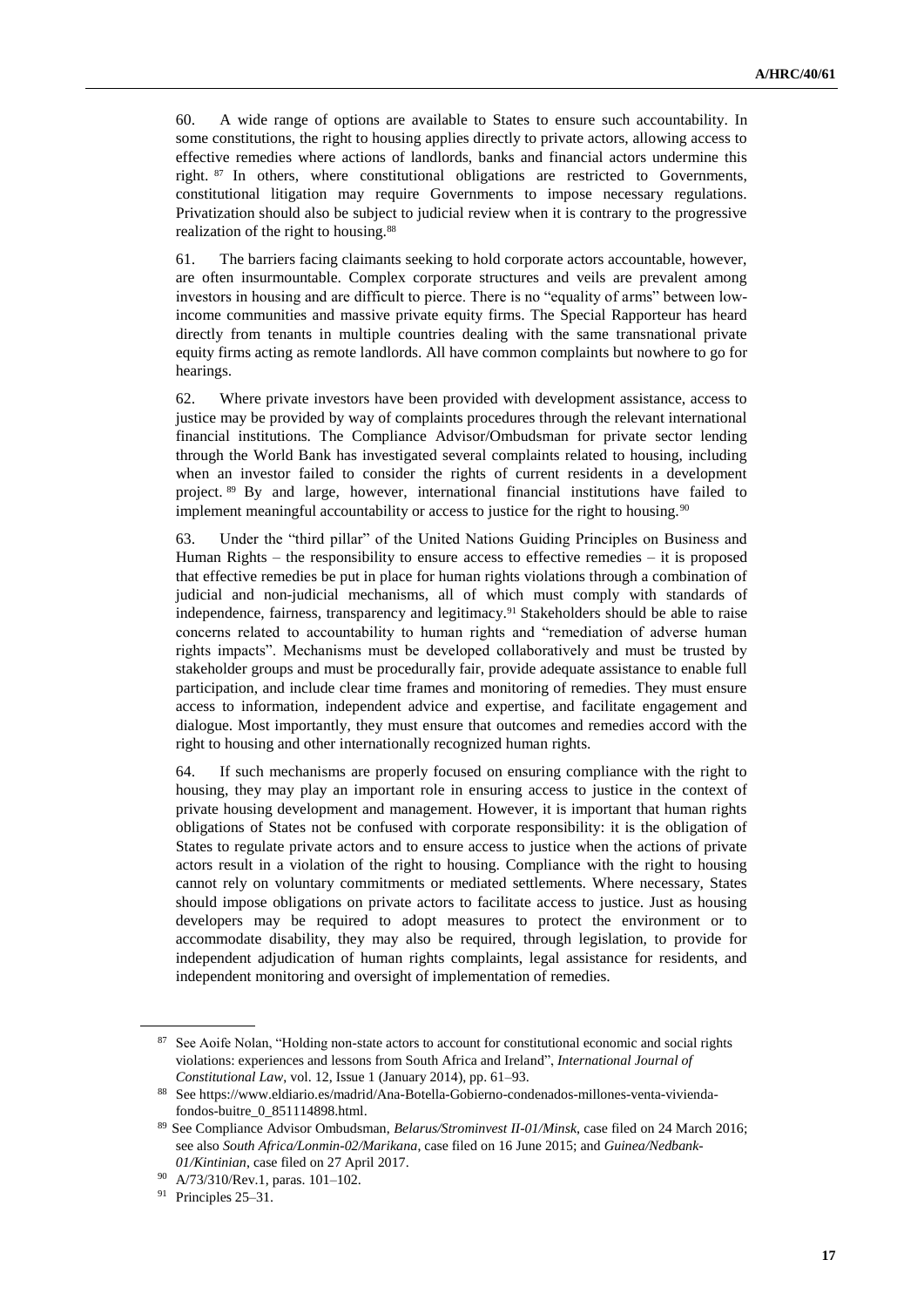### **C. Informal and customary justice**

65. As housing issues are usually resolved outside of courts, often at the local level, it is important to ensure that informal and customary justice systems also provide access to justice for the right to housing. Such systems may include customary or religious courts, local or administrative authorities, community-based paralegals, tenants' unions or collaborative dispute resolution procedures. Compared to formal courts, informal justice systems can be culturally and socially less threatening, more timely and more cost-effective, and they can enjoy greater social legitimacy and trust among rights claimants. They can also be more participatory, with stakeholder representation on adjudicative bodies, and can integrate rights-empowerment strategies and human rights education at the local level. They often have distinctive competencies to address local housing issues such as informal tenancies and land use. When properly guided by human rights norms, with particular attention to gender equality, informal justice systems are capable of "delivering accessible justice to individuals and communities where the formal justice system does not have the capacity or geographical reach".<sup>92</sup>

66. In many states in the Global South, customary tenure covers the vast majority of land transactions. In such circumstances, States should integrate informal processes through which housing issues are resolved at the community level with formal justice systems that are capable of ensuring compliance with international or constitutional human rights law. This combined approach is likely to achieve better results in terms of human rights.

67. The Special Rapporteur, during her missions, has experienced first-hand the benefits of informal justice systems for the right to housing. In the Republic of Korea, for example, the municipal government of Seoul has established a committee against human rights violations to enable communities and individuals to raise human rights complaints before a diverse panel of experts that includes city officials, human rights lawyers, people with lived experience and social workers. The committee investigates and makes recommendations on human rights violations at the city level. It works in tandem with a city ombudsperson who, once a violation has been established, can make an official complaint and trigger formal proceedings.<sup>93</sup>

68. In Spain, a country with a staggering number of evictions each month due to mortgage and rental arrears, a grass-roots movement called Plataforma de Afectados por la Hipoteca (PAH) works with tenants to delay evictions and ensure access to alternative housing. Since 2013, the organization has stopped at least 4,065 evictions; almost all of the residents have been rehoused.<sup>94</sup>

## **VIII. Conclusion and the way forward**

69. **Access to justice for the right to housing is inseparable from the right itself. All States, therefore, must have an answer to the question so often put to the Special Rapporteur: "Where can I go to claim the right to housing?"** 

70. **States cannot hold themselves up as leaders in human rights while leaving increasing numbers of residents to live and die on their streets, with no means to hold their Governments accountable and with no access to effective remedies. The time for excuses, justifications and looking the other way when access to justice is denied for the right to housing has long passed. Rights must have remedies, and Governments must be held accountable to rights holders.** 

71. **Rampant evictions of those living in informal settlements, disregard of court orders and the rule of law and criminalization of those who are homeless suggest one** 

<sup>&</sup>lt;sup>92</sup> Informal Justices Systems: Charting a Course for Human-Rights Based Engagement (New York, United Nations Development Programme, United Nations Children's Fund and UN-Women), p. 11.

<sup>&</sup>lt;sup>93</sup> Introduction to the human rights governance handbook issued by the municipality of Seoul, given to the Special Rapporteur during her visit.

<sup>94</sup> See https://afectadosporlahipoteca.com/asesoria-y-recursos/asesoria-colectiva/.